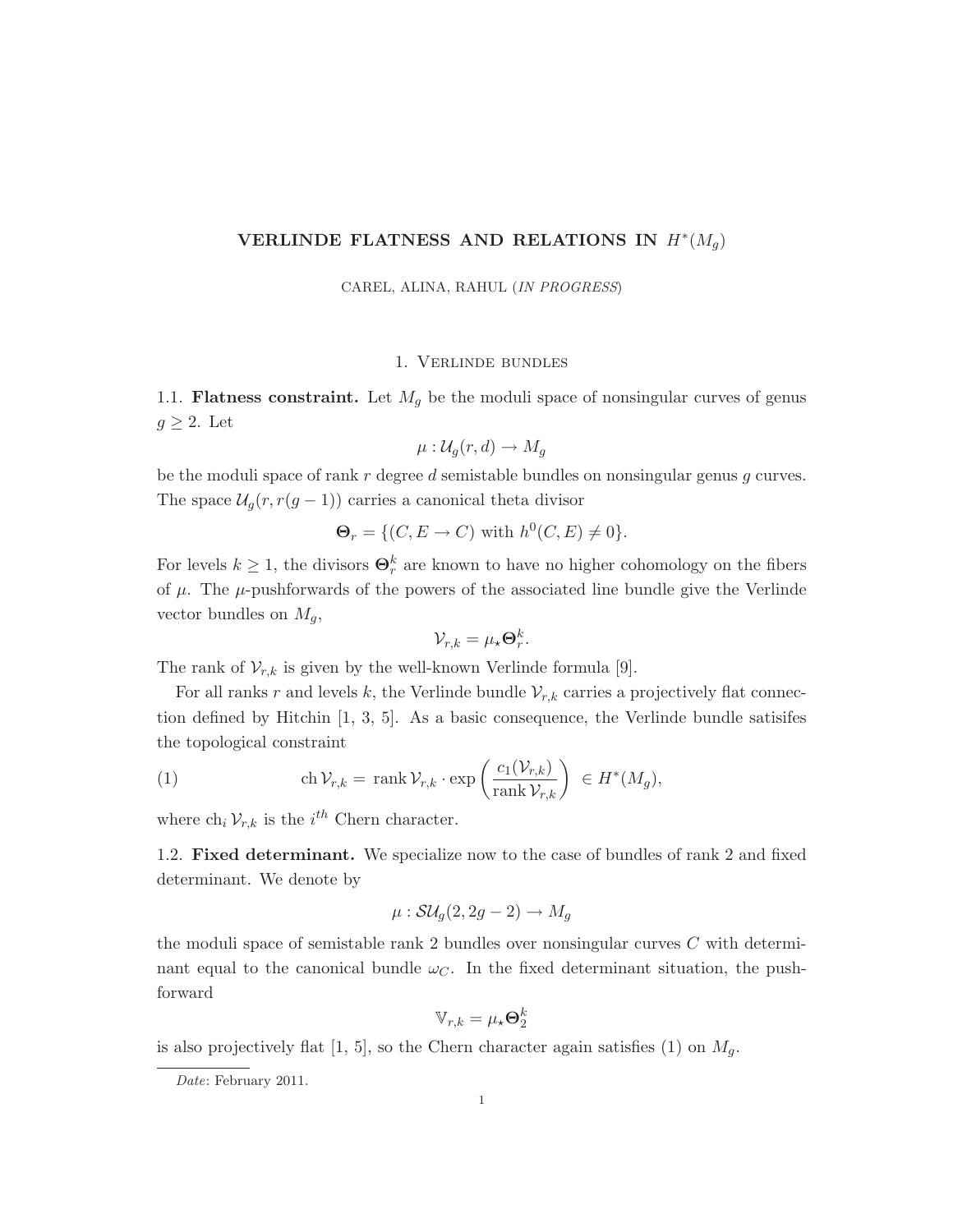We will study the moduli of semistable bundles over the moduli space  $M_{q,1}$ . Let

$$
\mathcal{SU}_{g,1}(2,2g-2)=\mathcal{SU}_g(2,2g-2)\times_{M_g} M_{g,1}
$$

be the fiber product, and let

$$
\mu: \mathcal{SU}_{g,1}(2,2g-2)\to M_{g,1}
$$

be the projection. Similarly, we let

$$
\mu: \mathcal{SU}_{g,1}(2,2g)\to M_{g,1}
$$

be the moduli space of rank 2 bundles E on nonsingular pointed curves  $(C, p)$  satisfying

$$
\det E \simeq \omega_C(2p).
$$

There is a canonical isomorphism,

$$
\alpha: \mathcal{SU}_{g,1}(2,2g) \longrightarrow \mathcal{SU}_{g,1}(2,2g-2)
$$

defined by

$$
(C, p, E \to C) \mapsto (C, p, E(-p) \to C).
$$

Certainly, we have

$$
\mu_{\star}\alpha^{\star}\mathbf{\Theta}_{2}^{k}=\mu_{\star}\mathbf{\Theta}_{2}^{k},
$$

so the Chern classes of  $\mu_{\star}\alpha^{\star}\Theta_2^k$  are pulled back to  $M_{g,1}$  via

 $\iota: M_{q,1} \to M_q$ 

and satisfy (1) on  $M_{q,1}$ .

## 2. The wall-crossing calculation

2.1. Overview. In the rank 2 case with fixed determinant, we will calculate the Chern character of the level k Verlinde bundle by geometry independent of projective flatness. The idea is to employ the wall-crossing method of Thaddeus (used to prove the Verlinde formula) uniformly over the moduli of curves. Where Thaddeus studies rank, we will require K-theory. The final result computes the Chern character of the Verlinde bundle in the tautological ring  $R^*(M_{g,1})$ . The projective flatness condition (1) then produces non-trivial relations.

More precisely, the pairs construction of Thaddeus [8] determines the Verlinde vector space

$$
H^0({\cal S}{\cal U}_C(2,\Lambda), \widetilde{\Theta}^k_2)
$$

associated to rank 2 and level k with fixed determinant  $\Lambda$  on a fixed curve C. We will carry out the construction of Thaddeus canonically for the universal family of curves over  $M_{g,1}$  to study

$$
\mu: \mathcal{SU}_{g,1}(2,2g)\to M_{g,1}
$$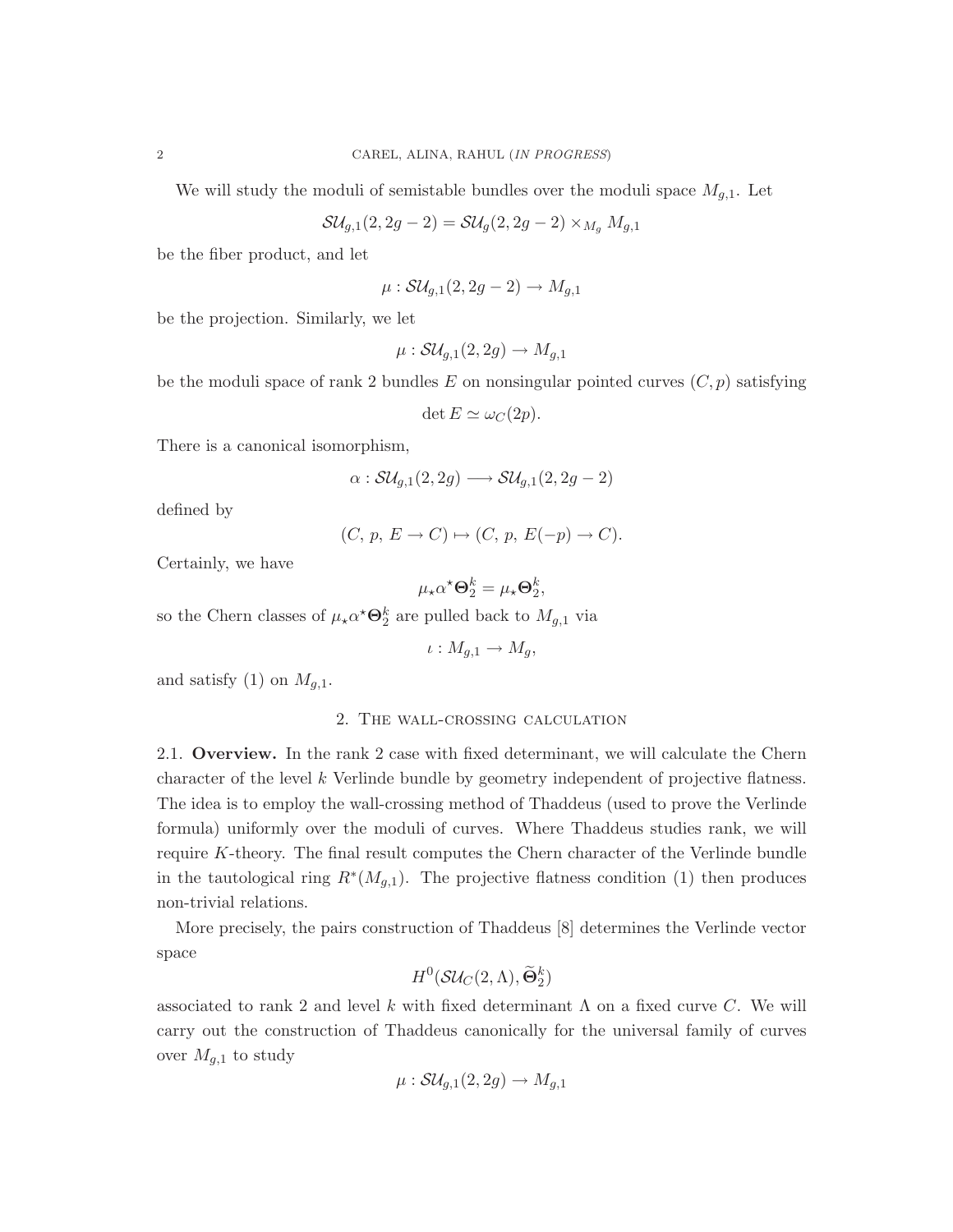with determinant equal to  $\omega_C(2p)$ . The universal theta divisor  $\tilde{\Theta}_2$  on  $\mathcal{SU}_{g,1}(2,2g)$  which arises from the construction of Thaddeus must be related to the divisor  $\alpha^* \Theta_2$  above by a possible twist

(2) 
$$
\widetilde{\Theta}_2 \cong \alpha^* \Theta_2 \otimes \mathcal{L}
$$

by a line bundle  $\mathcal L$  on the base  $M_{q,1}$ . Since the associated Verlinde bundle

$$
\widetilde{\mathbb{V}}_{2,k}=\mu_*\widetilde{\mathbf{\Theta}}_2^k
$$

is still projectively flat, the constraint (1) again holds,

(3) 
$$
\operatorname{ch} \widetilde{\mathbb{V}}_{2,k} = \operatorname{rank} \widetilde{\mathbb{V}}_{2,k} \cdot \exp \left( \frac{c_1(\widetilde{\mathbb{V}}_{2,k})}{\operatorname{rank} \widetilde{\mathbb{V}}_{2,k}} \right) \in H^*(M_{g,1}).
$$

On the other hand, by the main result of the wall-crossing method of Thaddeus, we can write

(4) 
$$
\widetilde{\mathbb{V}}_{2,k} = \sum_{i=0}^{g-1} (-1)^i N_i
$$

in the K-theory of  $M_{q,1}$ . The objects  $N_i$  and their Chern characters will be discussed below. In fact, equation (4) allows effective computation of the Chern character of  $\mathbb{V}_{2,k}$ .

Relation (3) certainly implies the Chern character of  $\mathbb{V}_{2,k}$  lies in the tautological ring in cohomology

$$
RH^*(M_{g,1}) \subset H^*(M_{g,1}) .
$$

However, equation (4) together with the analysis of the  $N_i$  implies the following refined result.

**Theorem 1.** The Chern characters of  $\mathbb{V}_{2,k}$  lie in the tautological Chow ring

$$
ch_i\,\widetilde{\mathbb{V}}_{2,k}\ \in\ R^*(M_{g,1})\ .
$$

The parallel result,  $\ch_i \mathbb{V}_{2,k} \in R^*(M_g)$ , is an easy corollary. Of course, we expect the Chern characters of the Verlinde bundles to be tautological in Chow for higher rank  $r > 2$  as well.

The main point of our investigation is not Theorem 1. Our hope, rather, is to combine the constraints (3) with the calculation (4) to force new relations in the tautological ring of the moduli space of curves [2, 6]. In light of recent progress [7] in the study of  $R^*(M_g)$ , of particular interest is the genus 24 case.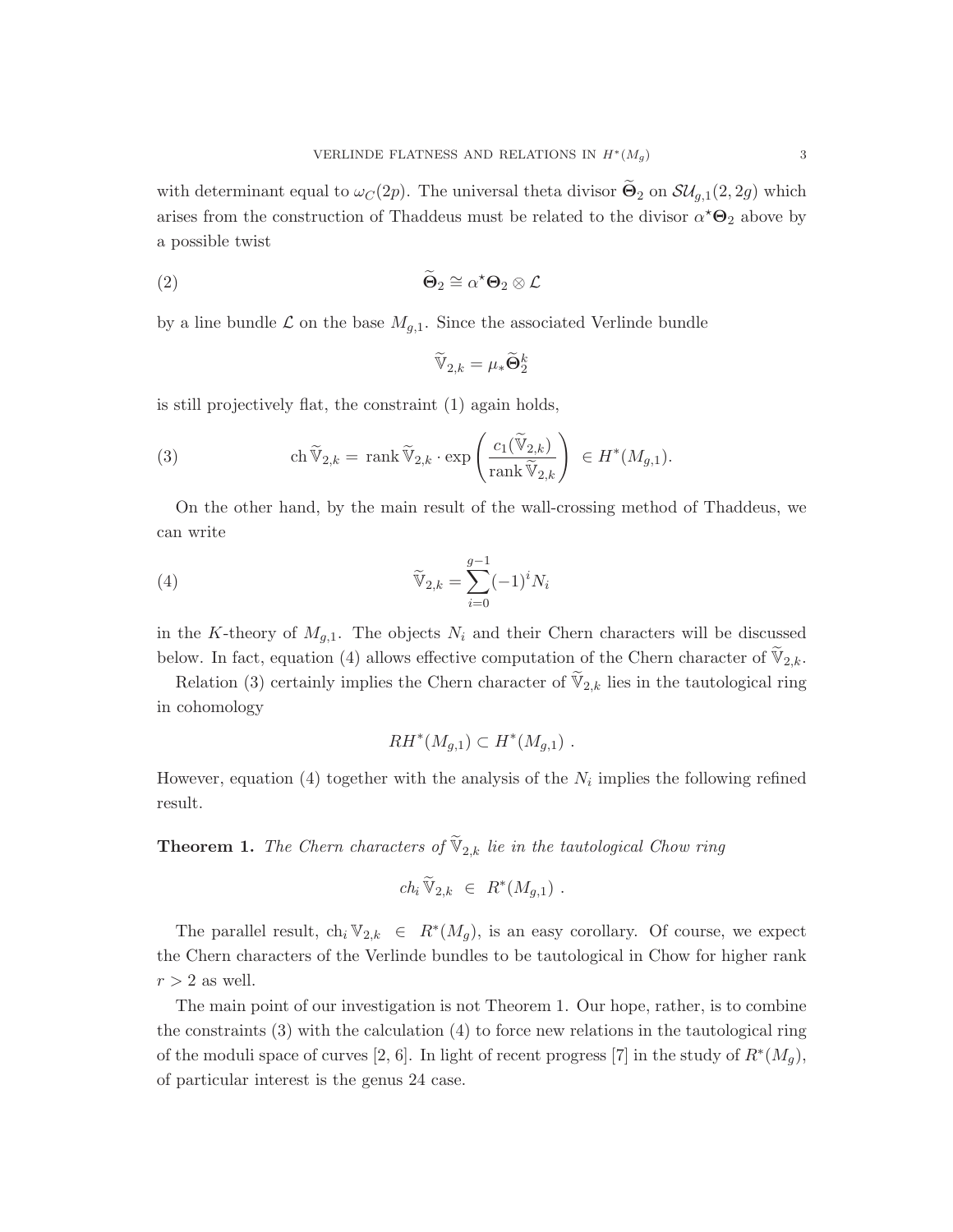2.2. The bundle  $N_0$ . We denote the universal curve over  $M_{q,1}$  by

$$
\pi:\mathcal{C}\to M_{g,1}.
$$

Let  $\sigma_0$  be the universal section, and let  $\omega$  be the  $\pi$ -relative canonical bundle. Let

$$
V = \pi_{\star} \left( \mathcal{O}_{\mathcal{C}}(2\sigma_0) \otimes 2\omega \right)
$$

The bundle  $N_0$  is a push-forward to  $M_{g,1}$  from the projective bundle

$$
\rho: \mathbb{P} V^* \to M_{g,1}.
$$

Specifically, letting  $\mathcal{O}_{\mathbb{P}}(1)$  be the hyperplane bundle on  $\mathbb{P}V^*$ , we define

$$
N_0 = \rho_\star \left( \mathcal{O}_\mathbb{P}(kg) \right) = \text{Sym}^{kg} V.
$$

2.3. The objects  $N_{i>0}$ . The wall contributions  $N_{i>0}$  are push-forwards from the symmetric products

$$
\epsilon^{[i]} : \mathcal{C}^{[i]} \to M_{g,1},
$$

where  $1 \leq i \leq \left\lceil \frac{d-1}{2} \right\rceil$  $\left[\frac{-1}{2}\right] = g - 1$ . We consider the fiber product

$$
\mathcal{C}^{[i]}\times \mathcal{C}
$$

over  $M_{g,1}$ , and let

$$
\mathcal{D}_i \, \subset \, \mathcal{C}^{[i]} \times \mathcal{C}
$$

be the universal divisor. We denote by  $\pi$  all projections from the universal curve, for instance

 $\pi: \mathcal{C} \to M_{g,1} \quad \text{and} \quad \pi: \mathcal{C}^{[i]} \times \mathcal{C} \to \mathcal{C}^{[i]}.$ 

As before,  $\sigma_0$  is the universal section on the second factor of the product  $\mathcal{C}^{[i]} \times \mathcal{C}$ .

In order to define  $N_{i>0}$ , we will require several vector bundles on the symmetric product  $\mathcal{C}^{[i]}$ . The first two arise via cohomology along the fibers of  $\pi$ :

(5) 
$$
W_i^- = R^0 \pi_\star \left( \mathcal{O}_{\mathcal{D}_i}(-\mathcal{D}_i + 2\sigma_0) \otimes \omega \right) ,
$$

$$
W_i^+ = R^1 \pi_\star \left( \mathcal{O}_{\mathcal{C}}(2\mathcal{D}_i - 2\sigma_0) \otimes (-\omega) \right).
$$

Let  $U$  denote the sum

$$
(6) \t\t\t U = W_i^- \oplus W_i^{+\star}
$$

and define the line bundle

(7) 
$$
L_i = \det^{-1} R\pi_\star \left( \mathcal{O}_{\mathcal{C}}(-\mathcal{D}_i + 2\sigma_0) \otimes \omega \right) \otimes \det^{-1} R\pi_\star \mathcal{O}_{\mathcal{C}}(\mathcal{D}_i) \otimes \det^2 \mathbb{E}_g \otimes \mathbb{L}_p^\star.
$$

The rank g Hodge bundle  $\mathbb{E}_g$  and the cotangent line  $\mathbb{L}_p$  at the marking

$$
\mathbb{E}_g \to M_{g,1} , \qquad \mathbb{L}_p \to M_{g,1}
$$

enter in the definition of  $L_i$ .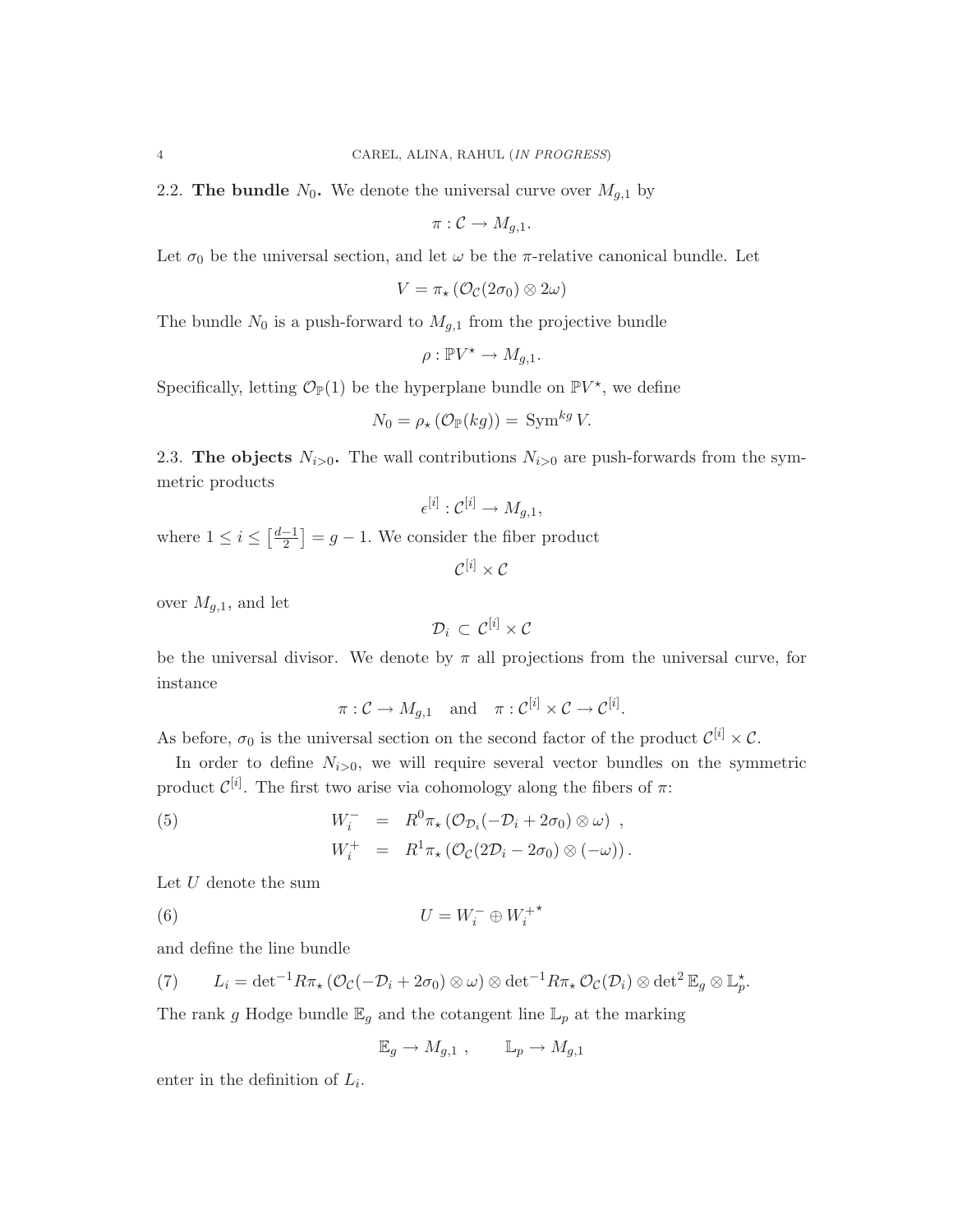,

Finally, we define the objects  $N_i$  in the K-theory of  $M_{g,1}$  by

(8) 
$$
N_i = R\epsilon_\star \left( L_i^k \otimes \Lambda^i W_i^- \otimes \text{Sym}^{k(g-i)-i} U_i \right)
$$

with the convention  $N_i = 0$  when  $k(g - i) - i < 0$ .

2.4. Chern classes. We start by defining several classes on the universal product

$$
\epsilon^i: \mathcal{C}^i \to M_{g,1}.
$$

The most basic is the diagonal divisor class  $\Delta_{xy}$  for indices  $x \neq y$ . Furthermore,

- $\Psi_j$  is the cotangent line class on the j<sup>th</sup> factor of  $\mathcal{C}^i \to M_{g,1}$ ,
- $\widehat{\Psi}$  is the cotangent line class on  $M_{g,1}$ ,
- $\sigma_j$  is the class of the section of the j<sup>th</sup> factor of  $\mathcal{C}^i \to M_{g,1}$ ,
- $\Delta_j = \Delta_{1j} + \cdots + \Delta_{j-1,j}$ , with  $\Delta_1 = 0$ .

In order the calculate the Chern character of  $N_0$ , we calculate the Chern character of V by Riemann-Roch applied to  $\pi$ ,

$$
\begin{array}{rcl}\n\text{ch } V & = & \pi_{\star} \left( e^{2\sigma_0 + 2\omega} \frac{-\omega}{1 - e^{\omega}} \right) \\
& = & \pi_{\star} \left( \left( 1 + \frac{1 - e^{-2\omega}}{\omega} \sigma_0 \right) e^{2\omega} \frac{-\omega}{1 - e^{\omega}} \right) \\
& = & -\pi_{\star} \left( \frac{\omega e^{2\omega}}{1 - e^{\omega}} \right) - \frac{1 - e^{-2\hat{\Psi}}}{1 - e^{\hat{\Psi}}} e^{2\hat{\Psi}} \\
& = & -\pi_{\star} \left( \frac{\omega e^{2\omega}}{1 - e^{\omega}} \right) + 1 + e^{\hat{\Psi}}.\n\end{array}
$$

Here,  $\omega$  is the cotangent line class on the universal curve over  $M_{g,1}$ . The Chern character of  $\mathrm{Sym}^{kg} \, V$  is then determined by the symmetric product formula.

We calculate next the Chern roots of the bundles (5)-(7) after pull-back to  $\mathcal{C}^i$  via the natural map

$$
\phi: \mathcal{C}^i \to \mathcal{C}^{[i]}.
$$

To start, in K-theory,

$$
W_i^- = R\pi_\star (\mathcal{O}_{\mathcal{D}_i}(-\mathcal{D}_i + 2\sigma_0) \otimes \omega)
$$
  
=  $R\pi_\star (\mathcal{O}_{\mathcal{C}}(-\mathcal{D}_i + 2\sigma_0) \otimes \omega) - R\pi_\star (\mathcal{O}_{\mathcal{C}}(-2\mathcal{D}_i + 2\sigma_0) \otimes \omega)$   
=  $R\pi_\star (\mathcal{O}_{\mathcal{C}}(2\mathcal{D}_i - 2\sigma_0))^* - R\pi_\star (\mathcal{O}_{\mathcal{C}}(\mathcal{D}_i - 2\sigma_0))^*.$ 

Over the point  $[C, p, p_1 + \cdots + p_i] \in \mathcal{C}^{[i]}$ , the virtual sheaf  $R\pi_\star (\mathcal{O}_{\mathcal{C}}(2\mathcal{D}_i - 2\sigma_0))$  is the formal difference

$$
H^{0}(\mathcal{O}_{C}(2p_{1}+\cdots+2p_{i}-2p)) - H^{1}(\mathcal{O}_{C}(2p_{1}+\cdots+2p_{i}-2p)).
$$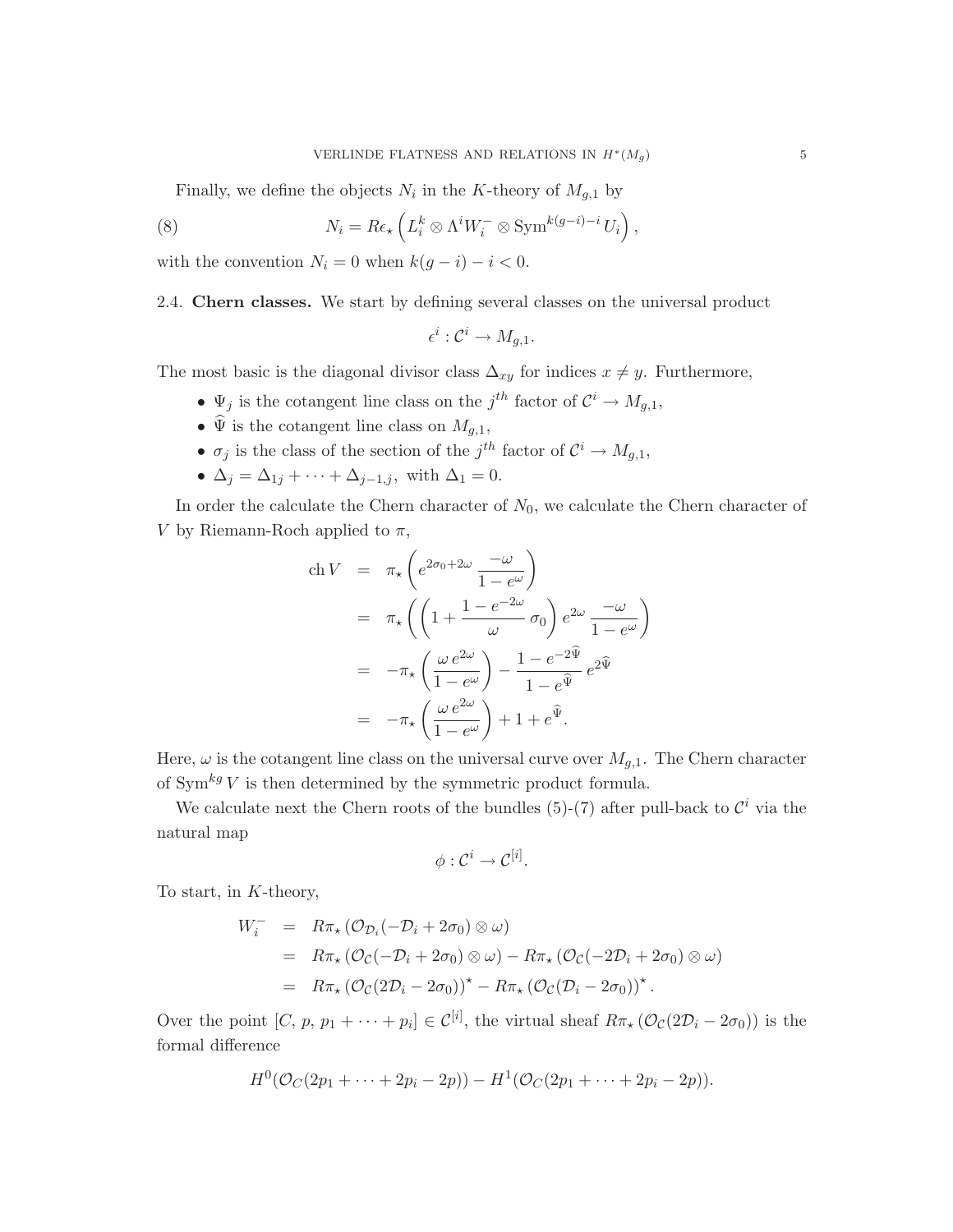We calculate the Chern roots of the pull-back to the ordered product  $\mathcal{C}^i$ , by taking the cohomology of the following two exact sequences on C,

$$
0 \to \mathcal{O}_C(-2p + 2p_1 + \dots + 2p_{j-1} + p_j) \to
$$
  

$$
\mathcal{O}_C(-2p + 2p_1 + \dots + 2p_{j-1} + 2p_j) \to
$$
  

$$
\mathcal{O}_C(-2p + 2p_1 + \dots + 2p_{j-1} + 2p_j)|_{p_j} \to 0,
$$

$$
0 \to \mathcal{O}_C(-2p + 2p_1 + \dots + 2p_{j-1}) \to
$$
  

$$
\mathcal{O}_C(-2p + 2p_1 + \dots + 2p_{j-1} + p_j) \to
$$
  

$$
\mathcal{O}_C(-2p + 2p_1 + \dots + 2p_{j-1} + p_j)|_{p_j} \to 0,
$$

for  $1 \leq j \leq i$ . Leaving out the contributions of the K-class of  $R\pi_{\star}\mathcal{O}_{\mathcal{C}}(-2\sigma_0)$  pulled-back from  $M_{g,1}$ , we can therefore write the Chern roots as

$$
-2\sigma_j + 2\Delta_j - 2\Psi_j, \quad -2\sigma_j + 2\Delta_j - \Psi_j, \quad 1 \le j \le i.
$$

Just as above, excluding the contributions of  $R\pi_{\star}\mathcal{O}_{\mathcal{C}}(-2\sigma_0)$ , for the virtual sheaf  $R\pi_{\star}(\mathcal{O}_{\mathcal{C}}(\mathcal{D}_{i}-2\sigma_{0})),$  we can write the Chern roots as

$$
-2\sigma_j + \Delta_j - \Psi_j, \quad 1 \le j \le i.
$$

Since the two  $R\pi_{\star}\mathcal{O}_{\mathcal{C}}(-2\sigma_0)$  terms cancel, we have

(9) 
$$
\operatorname{ch} W_i^- = \sum_{j=1}^i e^{\Psi_j + 2\sigma_j - \Delta_j} \left( e^{\Psi_j - \Delta_j} + e^{-\Delta_j} - 1 \right).
$$

Over the point  $[C, p, p_1 + \cdots + p_i] \in \mathcal{C}^{[i]}$ , the bundle  $W_i^+$  $*$  is

$$
H^0(\mathcal{O}_C(2p-2p_1-\cdots-2p_i)\otimes 2\omega_C).
$$

We write the Chern roots of the pull-back to the ordered product  $\mathcal{C}^i$  by taking the cohomology of the following two exact sequences on C,

$$
0 \to \omega_C^2 \otimes \mathcal{O}_C(2p - 2p_1 - \cdots - 2p_{j-1} - 2p_j) \to
$$
  

$$
\omega_C^2 \otimes \mathcal{O}_C(2p - 2p_1 - \cdots - 2p_{j-1} - p_j) \to
$$
  

$$
\omega_C^2 \otimes \mathcal{O}_C(2p - 2p_1 - \cdots - 2p_{j-1} - p_j)|_{p_j} \to 0,
$$

$$
0 \to \omega_C^2 \otimes \mathcal{O}_C(2p - 2p_1 - \dots - 2p_{j-1} - p_j) \to
$$
  

$$
\omega_C^2 \otimes \mathcal{O}_C(2p - 2p_1 - \dots - 2p_{j-1}) \to
$$
  

$$
\omega_C^2 \otimes \mathcal{O}_C(2p - 2p_1 - \dots - 2p_{j-1})|_{p_j} \to 0
$$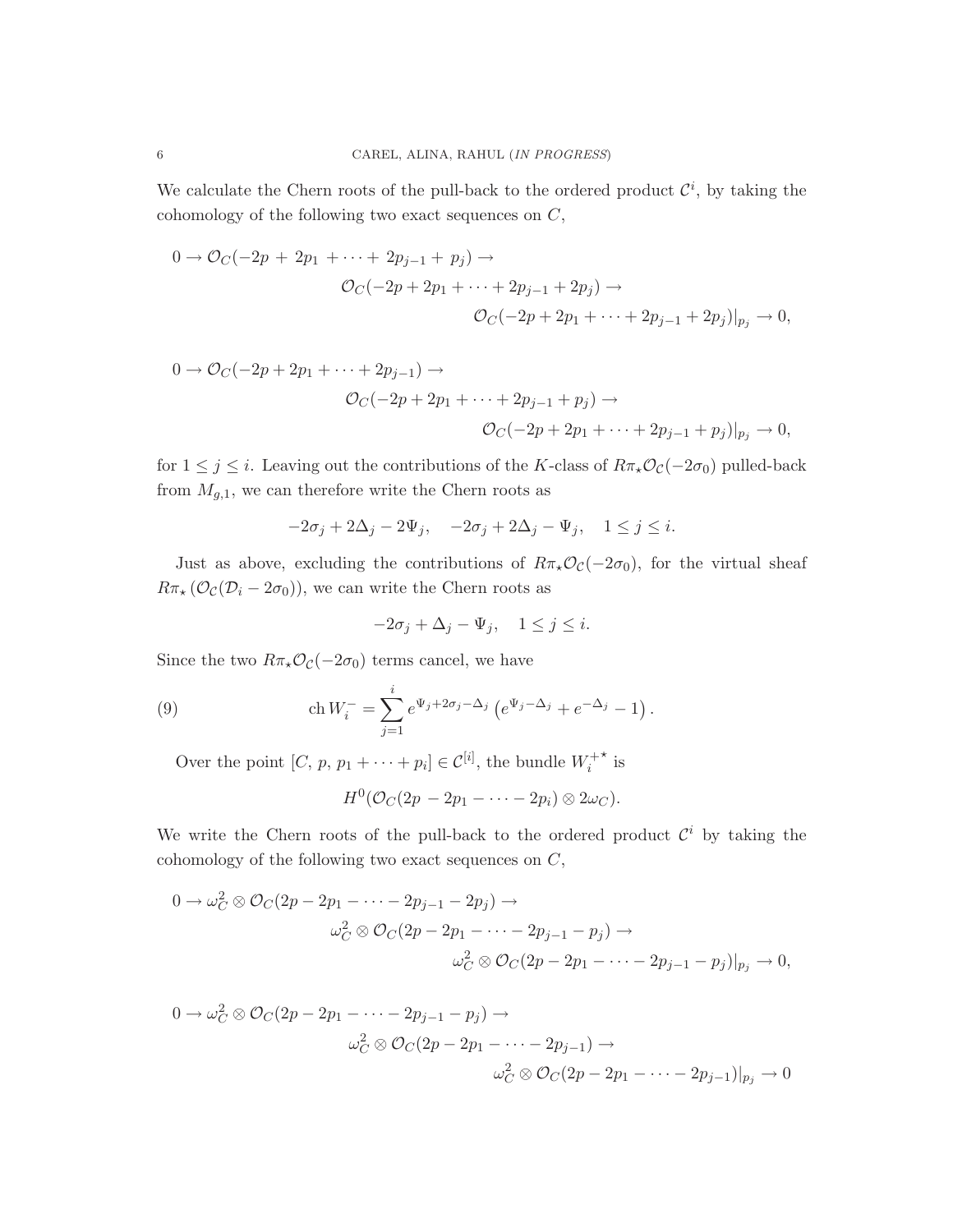for  $1 \leq j \leq i$ . We find

(10) 
$$
\operatorname{ch} W_i^{+*} = \operatorname{ch} \pi_*(2\omega) + e^{\widehat{\Psi}} + 1 - \sum_{j=1}^i e^{2\Psi_j + 2\sigma_j - 2\Delta_j} \left( e^{\Psi_j} + 1 \right),
$$

where  $\hat{\Psi}$  is the cotangent line on  $M_{g,1}$ . From (9) and (10), we conclude

(11) 
$$
\operatorname{ch} U_i = \operatorname{ch} \pi_*(2\omega) + e^{\widehat{\Psi}} + 1 + \sum_{j=1}^i e^{\Psi_j + 2\sigma_j - 2\Delta_j} \left( 1 - e^{2\Psi_j} - e^{\Delta_j} \right).
$$

Finally,  $L_i$  is a line bundle with Chern class determined by Riemann-Roch. Let  $\Delta$  on  $\mathcal{C}^i$  be the sum of all the diagonals

$$
\Delta = \sum_{x < y} \Delta_{xy} .
$$

The following basic push-forwards are easily calculated,

$$
\pi_{\star}(\mathcal{D}_{i}^{2}) = -\sum_{j=1}^{i} \Psi_{j} + 2\Delta, \quad \pi_{\star}(\mathcal{D}_{i} \omega) = \sum_{j=1}^{i} \Psi_{j},
$$

$$
\pi_{\star}(\mathcal{D}_{i} \sigma_{0}) = \sum_{j=1}^{i} \sigma_{j}, \quad \pi_{\star}(\omega \sigma_{0}) = \widehat{\Psi}, \quad \pi_{\star}(\sigma_{0}^{2}) = -\widehat{\Psi}.
$$

Using the above, we calculate

$$
c_1(\det R\pi_\star \mathcal{O}_{\mathcal{C}}(\mathcal{D}_i)) = \pi_\star \left( e^{\mathcal{D}_i} \frac{-\omega}{1 - e^{\omega}} \right)_{(1)}
$$
  

$$
= \pi_\star \left[ \left( 1 + \mathcal{D}_i + \frac{\mathcal{D}_i^2}{2} \right) \left( 1 - \frac{\omega}{2} + \frac{\omega^2}{12} \right) \right]_{(1)}
$$
  

$$
= \pi_\star \left( \frac{\mathcal{D}_i^2}{2} - \frac{\mathcal{D}_i \omega}{2} + \frac{\omega^2}{12} \right)
$$
  

$$
= \Delta - (\Psi_1 + \dots + \Psi_i) + \frac{\kappa_1}{12}.
$$

Similarly, for  $c_1$  (det  $R\pi_\star$  ( $\mathcal{O}_{\mathcal{C}}(-\mathcal{D}_i + 2\sigma_0) \otimes \omega$ )), we find

$$
\pi_{\star} \left( e^{-\mathcal{D}_{i} + 2\sigma_{0} + \omega} \frac{-\omega}{1 - e^{\omega}} \right)_{(1)} =
$$
\n
$$
\pi_{\star} \left[ \left( 1 - \mathcal{D}_{i} + \frac{\mathcal{D}_{i}^{2}}{2} \right) \left( 1 + 2\sigma_{0} + 2\sigma_{0}^{2} \right) \left( 1 + \frac{\omega}{2} + \frac{\omega^{2}}{12} \right) \right]_{(1)} =
$$
\n
$$
\pi_{\star} \left( \frac{\mathcal{D}_{i}^{2}}{2} + 2\sigma_{0}^{2} + \frac{\omega^{2}}{12} - \frac{\mathcal{D}_{i} \omega}{2} - 2\mathcal{D}_{i} \sigma_{0} + \omega \sigma_{0} \right) =
$$
\n
$$
\Delta - (\Psi_{1} + \dots + \Psi_{i}) - \widehat{\Psi} - 2(\sigma_{1} + \dots + \sigma_{i}) + \frac{\kappa_{1}}{12}.
$$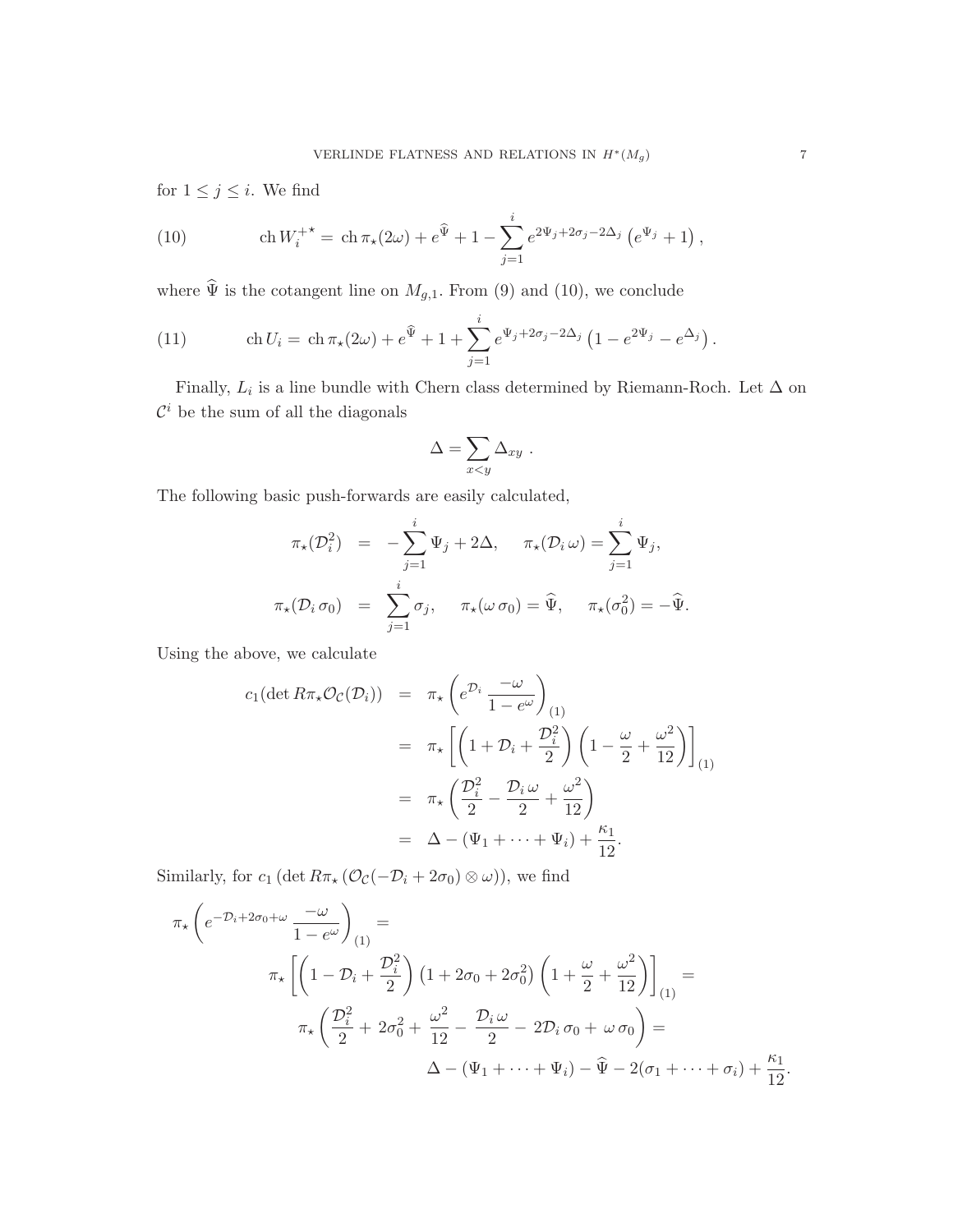The two calculations together with (7) yield

(12) 
$$
c_1(L_i) = -2\Delta + 2(\Psi_1 + \cdots + \Psi_i) + 2(\sigma_1 + \cdots + \sigma_i) + \hat{\Psi} - \frac{\kappa_1}{6} + 2\lambda_1 - \hat{\Psi}
$$
  
=  $-2\Delta + 2(\Psi_1 + \cdots + \Psi_i) + 2(\sigma_1 + \cdots + \sigma_i).$ 

We have used here

$$
\det \mathbb{E}_g = \lambda_1 = \frac{\kappa_1}{12}, \quad c_i(\mathbb{L}_p) = \widehat{\Psi} .
$$

2.5. Riemann-Roch. The Chern character of  $N_i$  is given by Riemann-Roch

$$
\mathrm{ch}\, N_i = \epsilon_\star^{[i]} \left( \mathrm{ch}\, L_i^k \cdot \mathrm{ch}\, \Lambda^i W_i^- \cdot \mathrm{ch}\, \mathrm{Sym}^{k(g-i)-i} U_i \cdot \mathrm{td}\, T_{\epsilon^{[i]}} \right)
$$

for the morphism

$$
\epsilon^{[i]} : \mathcal{C}^{[i]} \to M_{g,1}.
$$

Here, td is the Todd class.

We prefer to calculate the push-forward via  $\epsilon^{[i]}$  after pull-back via  $\phi$  to  $\mathcal{C}^i$ . Since we have already determined the Chern characters of  $L_i$ ,  $W_i^-$  and  $U_i$  after pull-back via  $\phi$ , the only term left to discuss is the Todd class class  $\phi^* T_{\epsilon}[i]$ . The bundle  $\phi^* T_{\epsilon}[i]$  has fiber  $H^0(\mathcal{O}_D(D))$  over the divisor

$$
D=p_1+\ldots+p_i.
$$

The Chern roots have been calculated in [4] to be

$$
\Delta_j - \Psi_j, \quad 1 \le j \le i.
$$

We can then write a formula for the Chern character of  $N_i$ ,

(13) 
$$
\operatorname{ch} N_i = \frac{1}{i!} \epsilon^i_{\star} \left( \operatorname{ch} L_i^k \cdot \operatorname{ch} \Lambda^i W_i^- \cdot \operatorname{ch} \operatorname{Sym}^{k(g-i)-i} U_i \cdot \prod_{j=1}^i \frac{\Delta_j - \Psi_j}{1 - e^{-\Delta_j + \Psi_j}} \right),
$$

with respect to the push-forward via

$$
\epsilon^i: \mathcal{C}^i \to M_{g,1} .
$$

Every term of the right side of (13) is determined, so the push-forward can be calculated explicitly in terms of tautologcal classes on  $M_{g,1}$ .

Together with the flatness relation (3), we obtain relations in the tautological ring  $R^*(M_{g,1})$  which can be pushed-down to yield relations in  $R^*(M_g)$ .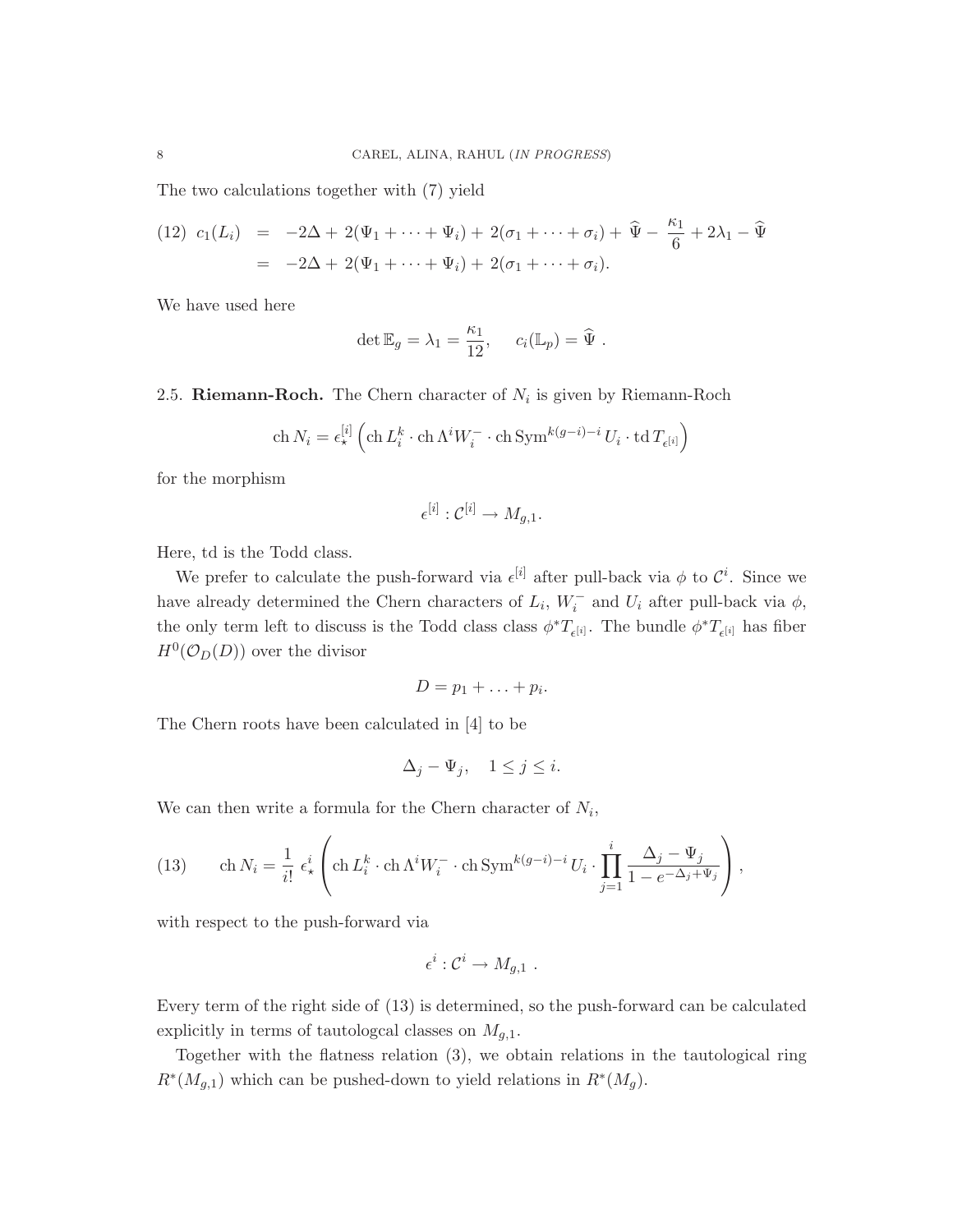#### 3. CONSTRUCTION OF THADDEUS

3.1. **Comparison.** The objects  $W_i^-$ ,  $W_i^+$  $\star$ , U, and  $L_i$  all appear in the study of pairs moduli spaces by Thaddeus  $[8]$ . Since he considers only a fixed curve  $C$ , the factors  $\det^2 \mathbb{E}_g \otimes \mathbb{L}_p$  are absent in his definition of  $L_i$ . However for us, the additional twisting of  $L_i$  over  $M_{g,1}$  plays a crucial role. The treatment by Thaddeus of  $W_i^-$  and  $W_i^+$  $*$  is sufficiently canonical to be valid over  $M_{g,1}$ .

We record here the difference in the calculation of our  $L_i$  and the line bundle  $L_i$  of Thaddeus. For ease of comparison, we follow here the terminology of [8]. Of course for us,

$$
d = 2g
$$
 and  $\Lambda = \omega(2\sigma_0)$ .

Also, we write  $\pi_!$  for  $R\pi_*$ .

In Section 5.4 of [8], Thaddeus selects a point of the curve C. Since we are working over  $M_{q,1}$ , a marking is always there for us. However, the equations of 5.4 must be corrected for twists over  $M_{g,1}$ . We have

$$
\begin{array}{rcl}\n\wedge^2(\mathbf{E}_0)_p &=& \mathcal{O}_0(-1,0) \otimes \mathbb{L}_p^\star, \\
\wedge^2(\mathbf{E}_1)_p &=& \mathcal{O}_1(0,-1) \otimes \mathbb{L}_p^\star\n\end{array}
$$

where we follow the notation of  $[8]$  for the universal sheaves  $\mathbf{E}_0$  and  $\mathbf{E}_1$  and the line bundles  $\mathcal{O}_i(m,n)$ . A more important correction appears in the calculation of det  $\pi_! \mathbf{E}_1$  in the middle of 5.4,

(14) 
$$
\det \pi_! \mathbf{E}_1 = \mathcal{O}_1(-1, g - d) \otimes \det^2 \mathbb{E}_g \otimes \mathbb{L}_p^{\star}.
$$

A factor det  $\mathbb{E}_g$  comes from det  $\pi_! \mathcal{O}(E_1^+)$  in the computation of Thaddeus, and a factor  $\det \mathbb{E}_g \otimes \mathbb{L}_p^*$  comes from  $\det \pi_! \Lambda(-1)(E_1^+)$ . Putting the above together, we find

$$
\mathcal{O}_1(m,n)=\det{}^{-m}\pi_!{\bf E}_1\otimes\otimes\left(\det{}^2\mathbb{E}_g\otimes\mathbb{L}_p^\star\right)^m\otimes\left(\wedge^2({\bf E}_1)_p\right)^{(d-g)m-n}\otimes\mathbb{L}_p^{(d-g)m-n}.
$$

We turn now to Section 3.3 of [8] and consider the restrictions of

det  $\pi_! \mathbf{E}_i$  and  $\wedge^2 (\mathbf{E}_i)_p$ 

to  $\mathbb{P}W_i^-$ . Following Thaddeus, we drop the subscript i in the notation for  $\mathbf{E}_i$ . From the main extension equation at the end of the proof, we see

$$
\det \pi_! \mathbf{E} = \det \pi_! \Lambda(-\mathcal{D}_i) \otimes H^{d-i-g+1} \otimes \det \pi_! \mathcal{O}_{\mathcal{C}}(\mathcal{D}_i)
$$

where H is  $\mathcal{O}(1)$  on the projective bundle  $\mathbb{P}W_i^-$ . Using the same extension, we also find

$$
\wedge^2(\mathbf{E})_p = H \otimes \mathbb{L}_p^*.
$$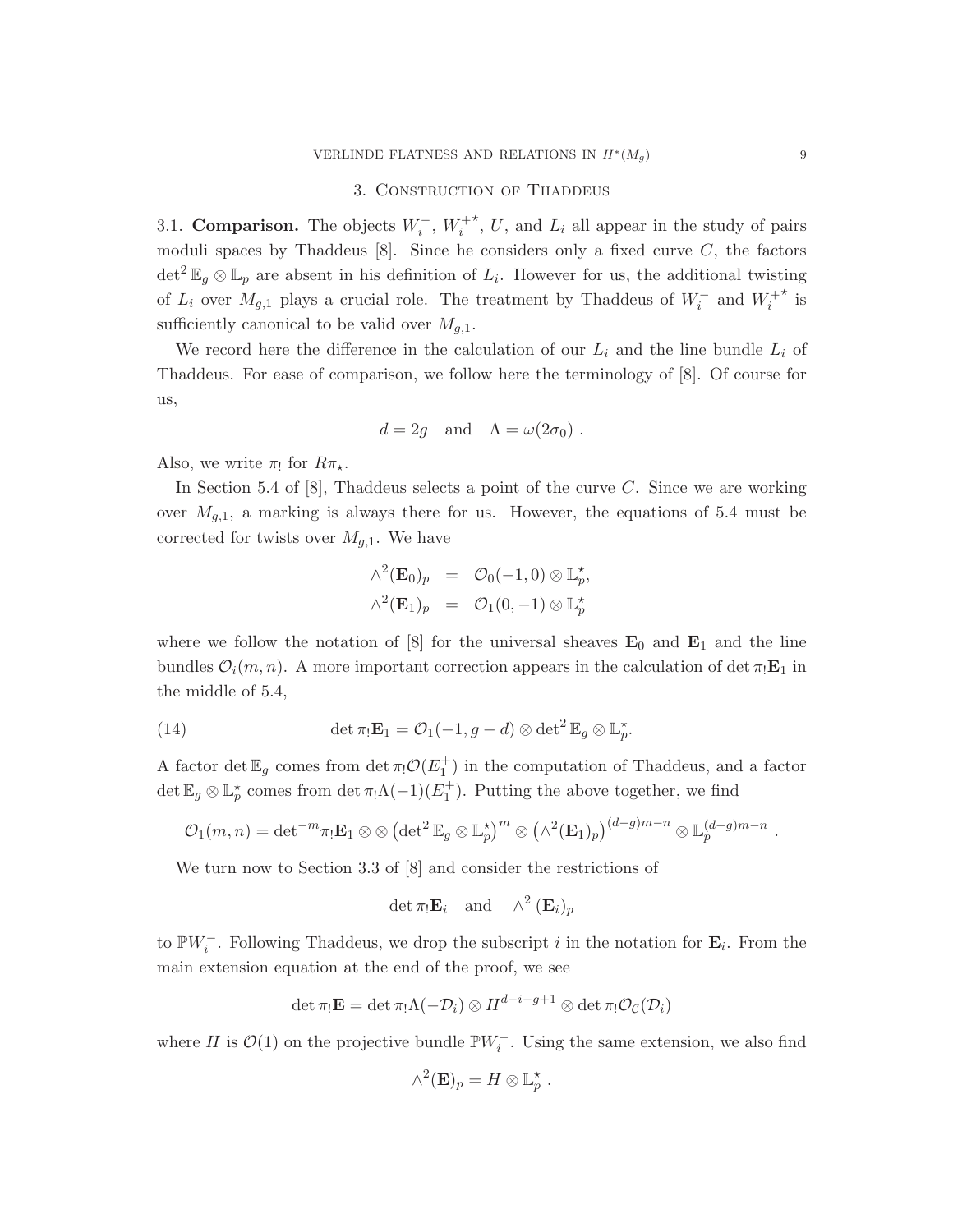The changes in 3.3 imply corrections for Section 6.5,

$$
\mathcal{O}_{i-1}(m,n) = \det^{-m}\pi_{!}\mathbf{E} \otimes (\det^{2} \mathbb{E}_{g} \otimes \mathbb{L}_{p}^{\star})^{m} \otimes (\wedge^{2}(\mathbf{E})_{p})^{(d-g)m-n} \otimes \mathbb{L}_{p}^{(d-g)m-n}
$$
  
\n
$$
= (\det^{-1}\pi_{!}\Lambda(-\mathcal{D}_{i}) \otimes \det^{-1}\pi_{!}\mathcal{O}_{\mathcal{C}}(\mathcal{D}_{i}) \otimes \det^{2} \mathbb{E}_{g} \otimes \mathbb{L}_{p}^{\star})^{m}
$$
  
\n
$$
\otimes H^{-m(d-i-g+1)} \otimes H^{(d-g)m-n} \otimes (\mathbb{L}_{p}^{\star})^{(d-g)m-n} \otimes \mathbb{L}_{p}^{(d-g)m-n}
$$
  
\n
$$
= L_{i}^{m} \otimes H^{m(i-1)-n}
$$

where we must take now

$$
L_i = \det^{-1} \pi_! \Lambda(-\mathcal{D}_i) \otimes \det^{-1} \pi_! \mathcal{O}_{\mathcal{C}}(\mathcal{D}_i) \otimes \det^2 \mathbb{E}_g \otimes \mathbb{L}_p^{\star}.
$$

While the above modifications are somewhat subtle, the main construction of Thaddeus is very natural for  $M_{g,1}$  and goes through beautifully.

3.2. Twisting the Verlinde bundle. Following the terminology of Section 2.1, the Verlinde bundles  $\widetilde{\mathbb{V}}_{2,k}$  and  $\iota^{\star}\mathbb{V}_{2,k}$  differ by a twist

(15) 
$$
\widetilde{\mathbb{V}}_{2,k} \cong \iota^{\star} \mathbb{V}_{2,k} \otimes \mathcal{L}
$$

by a line bundle  $\mathcal L$  on  $M_{g,1}$ .

**Proposition 1.** We have  $\widetilde{\mathbb{V}}_{2,k} \cong \iota^* \mathbb{V}_{2,k} \otimes (\wedge^g \mathbb{E}_g)^2$ .

*Proof.* Since both  $\tilde{\Theta}_2$  and  $\alpha^* \Theta_2$  restrict to the positive generator of the Picard group of each fiber of

$$
\mathcal{SU}_{g,1}(2,2g)\to M_{g,1},
$$

a line bundle  $\mathcal L$  on  $M_{g,1}$  satisfying

$$
\widetilde{\Theta}_2 \cong \alpha^{\star} \Theta_2
$$

and thus (15) must exist.

Following the notation of [8], let  $\mathcal{M}_w$  be the last space of rank 2 stable pairs of fixed determinant  $\omega_C(2p)$  over  $M_{g,1}$ . Let

$$
\gamma: \mathcal{M}_w \to \mathcal{S}\mathcal{U}_{g,1}(2,2g)
$$

be the contraction. By Section 5.9 of [8], the universal theta divisor  $\widetilde{\Theta}_2$  which arises from the construction of Thaddeus satisfies

(16) 
$$
\gamma^{\star} \widetilde{\Theta}_2 \cong \mathcal{O}_w(1, g-1) .
$$

By definition, the canonical theta divisor  $\gamma^* \alpha^* \Theta_2$  arises from the determinant of cohomology,

(17) 
$$
\gamma^* \alpha^* \Theta_2 = \det^{-1} (\pi_! \mathbf{E}_w(-\sigma_0)),
$$

where  $\mathbf{E}_w$  is the univeral sheaf.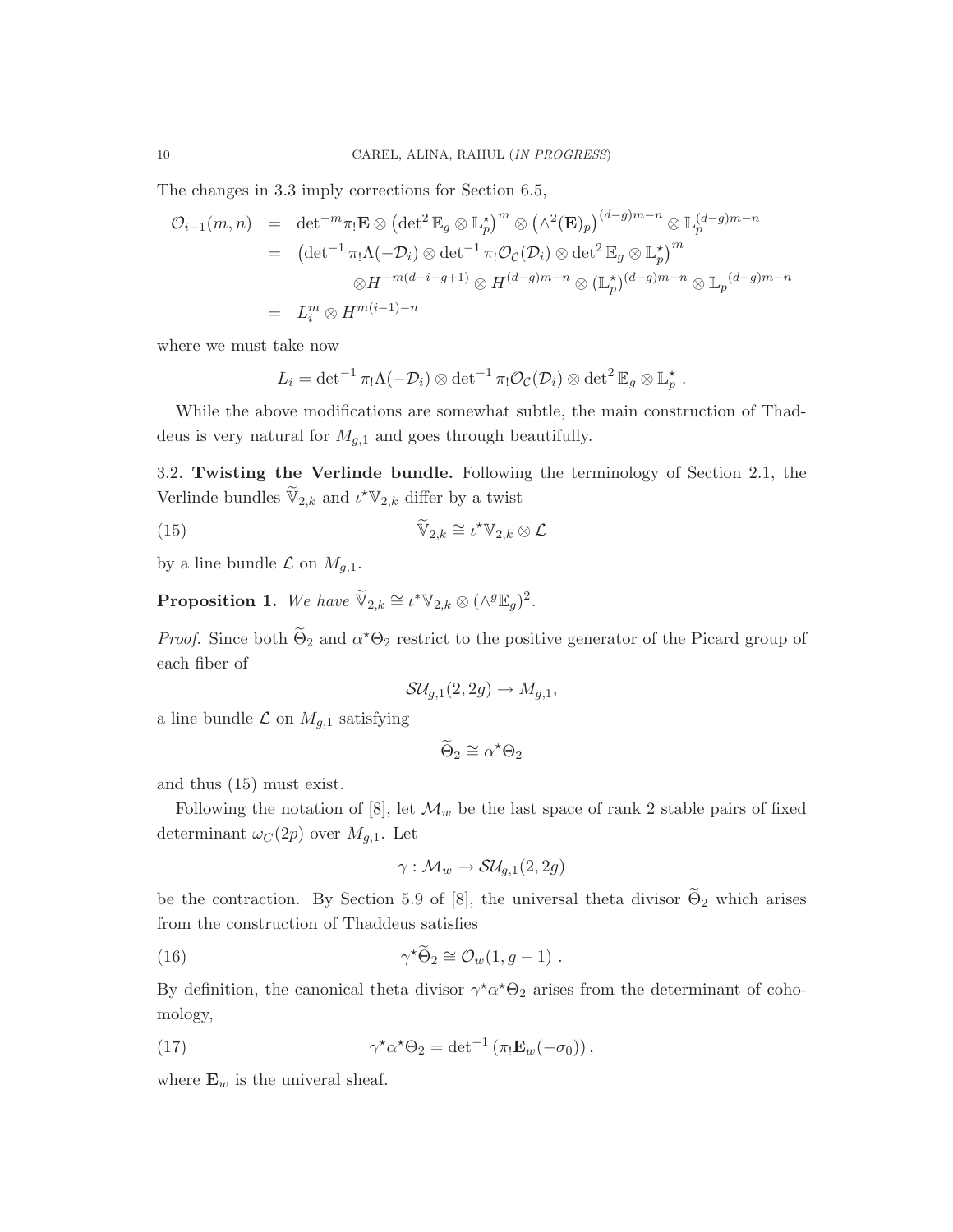Our calculation of the difference between (16) and (17) can be carried out on any of the stable pairs moduli spaces. We choose to work on  $\mathcal{M}_1$  which is the simplest. Then,

$$
\gamma^{\star}\alpha^{\star}\Theta_2 = \det^{-1} (\pi_! \mathbf{E}_1(-\sigma_0))
$$
  
= 
$$
\det^{-1} (\pi_! \mathbf{E}_1) \otimes \wedge^2 (\mathbf{E}_1)_p
$$

Using the identification of  $\det(\pi_1 \mathbf{E}_1)$  and  $(\mathbf{E}_1)_p$  from Section 3.1, we find

$$
\gamma^{\star}\alpha^{\star}\Theta_2 = \mathcal{O}_1(1, g-1) \otimes (\wedge^g \mathbb{E}_g)^{-2}
$$

$$
= \gamma^{\star}\widetilde{\Theta}_2 \otimes (\wedge^g \mathbb{E}_g)^{-2}
$$

which is equivalent to the claim of the Proposition.  $\Box$ 

As a direct consequence, we conclude a result which is not at all obvious from the formulas for the Chern character of  $\mathbb{V}_{2,k}$ .

**Proposition 2.** The first Chern class of  $\mathbb{V}_{2,k}$  on  $M_{g,1}$  is proportional to  $\kappa_1$ .

The class  $\kappa_1$ , pulled-back from  $M_g$  via  $\iota$ , is the generator of  $H^2(M_g)$ . Let us now find a formula for  $\ch_1 \mathbb{V}_{2,k}$  ...

## 4. Genus 2

4.1. Level 1. The genus 2 case is not of much interest to us since  $R^{>0}(M_2)$  and  $R^{>1}(M_{2,1})$ vanish. There is no room for any further non-trivial relations. Nevertheless, we can calculate the Chern character of the Verlinde bundle in level 1. Since

$$
(g-i) - i = 2 - 2i
$$

is non-negative only for  $i = 1$ , we see

$$
\mathbb{V}_{2,1}=N_0-N_1
$$

in the K-theory of  $M_{2,1}$  by (4).

We use the formulas of Section 2.4 to find the nonvanishing Chern characters of  $V$ ,

$$
\begin{array}{rcl}\n\text{ch}_0 V & = & 5, \\
\text{ch}_1 V & = & \frac{13}{12} \kappa_1 + \widehat{\Psi}.\n\end{array}
$$

Since  $N_0$  is the second symmetric power of  $V$ ,

$$
\begin{array}{rcl}\n\text{ch}_0 N_0 & = & 15, \\
\text{ch}_1 N_0 & = & \frac{13}{2} \kappa_1 + 6 \widehat{\Psi}.\n\end{array}
$$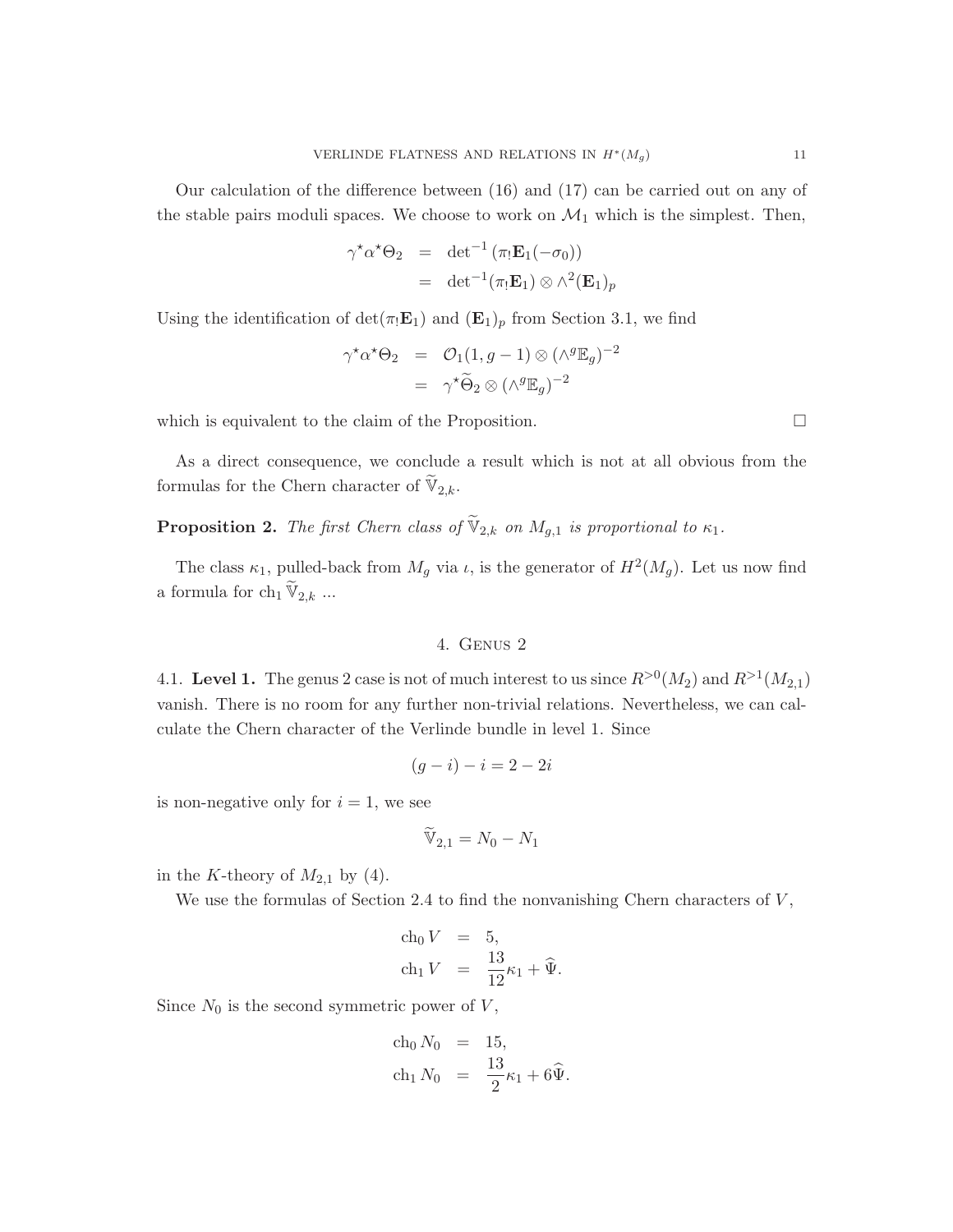To calculate the Chern character of  $N_1$ , we use formula (13),

$$
\begin{array}{rcl}\n\text{ch}\,N_1 & = & \epsilon_\star^1 \left( \text{ch}\,L_1 \cdot \text{ch}\, \Lambda^1 W_1^- \cdot \text{ch}\, \text{Sym}^0 \, U_1 \cdot \frac{-\Psi_1}{1 - e^{\Psi_1}} \right) \\
& = & \epsilon_\star^1 \left( \text{ch}\,L_1 \cdot \text{ch}\, W_1^- \cdot \frac{-\Psi_1}{1 - e^{\Psi_1}} \right) \ .\n\end{array}
$$

By equations  $(9)$  and  $(12)$ , we have

$$
\text{ch}(L_1) = e^{2\Psi_1 + 2\sigma_1}
$$
 and  $\text{ch} W_1^- = e^{2\Psi_1 + 2\sigma_1}$ .

After calculating the push-forward, we find

$$
\begin{array}{rcl}\n\text{ch}_0 N_1 & = & 11, \\
\text{ch}_1 N_1 & = & \frac{73}{12} \kappa_1 + 6 \widehat{\Psi}.\n\end{array}
$$

Putting the above equations together yields

$$
\begin{aligned}\n\operatorname{ch}_0 \widetilde{\mathbb{V}}_{2,1} &= 4, \\
\operatorname{ch}_1 \widetilde{\mathbb{V}}_{2,1} &= \frac{5}{12} \kappa_1.\n\end{aligned}
$$

Since the  $ch_0$  is the rank, we recover the Verlinde rank calculation by Thaddeus. The Verlinde formula here is

$$
\operatorname{rank}\widetilde{\mathbb{V}}_{2,1} = \left(\frac{3}{2\sin^2(\frac{\pi}{3})}\right) + \left(\frac{3}{2\sin^2(\frac{2\pi}{3})}\right) = 4.
$$

By the first Chern class calculation, the line bundle  $\mathcal L$  of equation (2) is pulled-back from  $M_2$ . Hence our Verlinde bundle is also pulled-back from  $M_2$ .

4.2. Level 2. For the Verlinde bundle in level 2,

$$
2(g-i) - i = 4 - 3i
$$

is non-negative only for  $i = 1$ . Again, we have

$$
\widetilde{\mathbb{V}}_{2,1}=N_0-N_1
$$

in the K-theory of  $M_{2,1}$  by (4).

In level 2,  $N_0$  is the fourth symmetric power of  $V$ . Hence

$$
\begin{array}{rcl}\n\text{ch}_0 N_0 & = & 70, \\
\text{ch}_1 N_0 & = & \frac{182}{3} \kappa_1 + 56 \widehat{\Psi}.\n\end{array}
$$

To calculate the Chern character of  $N_1$ , we use formula (13),

$$
\begin{array}{rcl}\n\text{ch}\,N_1 & = & \epsilon_\star^1 \left( \text{ch}\,L_1^2 \cdot \text{ch}\,\Lambda^1 W_1^- \cdot \text{ch}\,\text{Sym}^1 U_1 \cdot \frac{-\Psi_1}{1 - e^{\Psi_1}} \right) \\
& = & \epsilon_\star^1 \left( \text{ch}\,L_1^2 \cdot \text{ch}\,W_1^- \cdot \text{ch}\,U_1 \cdot \frac{-\Psi_1}{1 - e^{\Psi_1}} \right) \ .\n\end{array}
$$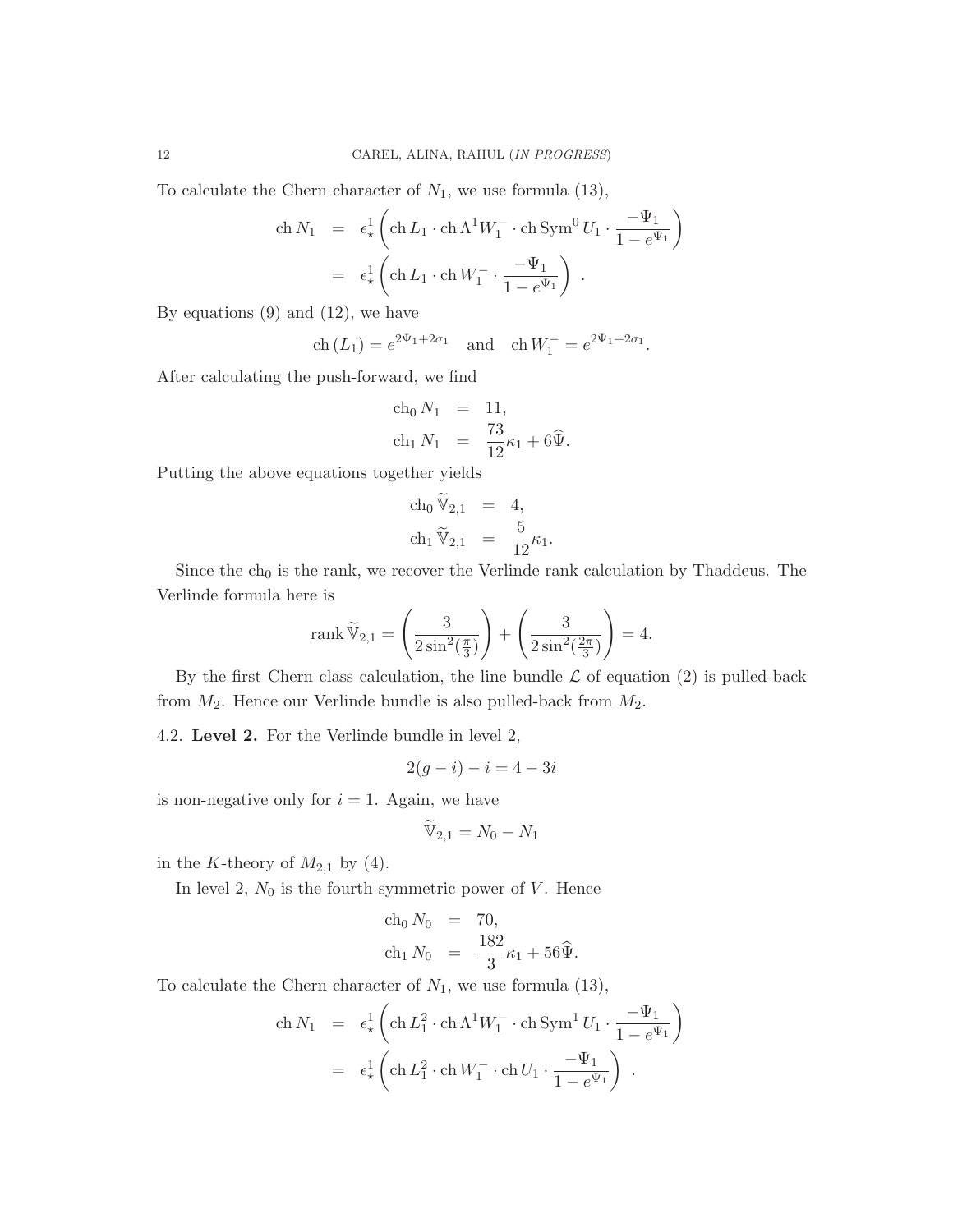By equations  $(9)$  and  $(12)$ , we have

$$
\text{ch}(L_1^2) = e^{4\Psi_1 + 4\sigma_1}
$$
 and  $\text{ch} W_1^- = e^{2\Psi_1 + 2\sigma_1}$ .

The Chern character of the bundle  $U_1$  is determined in (11) by

$$
\operatorname{ch} U_1 = \operatorname{ch} \pi_*(2\omega) + e^{\widehat{\Psi}} + 1 - e^{3\Psi_1 + 2\sigma_1}.
$$

After calculating the push-forward, we find

$$
\begin{array}{rcl}\n\text{ch}_0 N_1 & = & 60, \\
\text{ch}_1 N_1 & = & \frac{231}{4} \kappa_1 + 56 \hat{\Psi}.\n\end{array}
$$

Putting the above equations together yields

$$
\begin{aligned}\n\operatorname{ch}_0 \widetilde{\mathbb{V}}_{2,1} &= 10, \\
\operatorname{ch}_1 \widetilde{\mathbb{V}}_{2,1} &= \frac{35}{12} \kappa_1.\n\end{aligned}
$$

We have agreement here with the Verlinde formula,

rank 
$$
\widetilde{V}_{2,1} = \left(\frac{4}{2\sin^2(\frac{\pi}{4})}\right) + \left(\frac{4}{2\sin^2(\frac{2\pi}{4})}\right) + \left(\frac{4}{2\sin^2(\frac{3\pi}{4})}\right) = 10.
$$

## 5. Example in genus 3

5.1. Flatness constraint. We study here the rank 2 and level 1 Verlinde bundle on  $R^*(M_{3,1})$ . By the Verlinde formula,

rank 
$$
\widetilde{\mathbb{V}}_{2,1} = \left(\frac{3}{2\sin^2(\frac{\pi}{3})}\right)^2 + \left(\frac{3}{2\sin^2(\frac{2\pi}{3})}\right)^2 = 8.
$$

Genus 3 is still too low for the flatness constraint to be of much interest. Nevertheless, the calculation will not go unrewarded.

5.2. The bundle  $N_0$ . We turn now to the geometric calculation of the Chern characters of  $\widetilde{\mathbb{V}}_{2,1}$ . Since

$$
(g-i) - i = 3 - 2i
$$

is non-negative only for  $i = 1$ , we see

$$
\widetilde{\mathbb{V}}_{2,1} = N_0 - N_1
$$

in the K-theory of  $M_{4,1}$  by (4).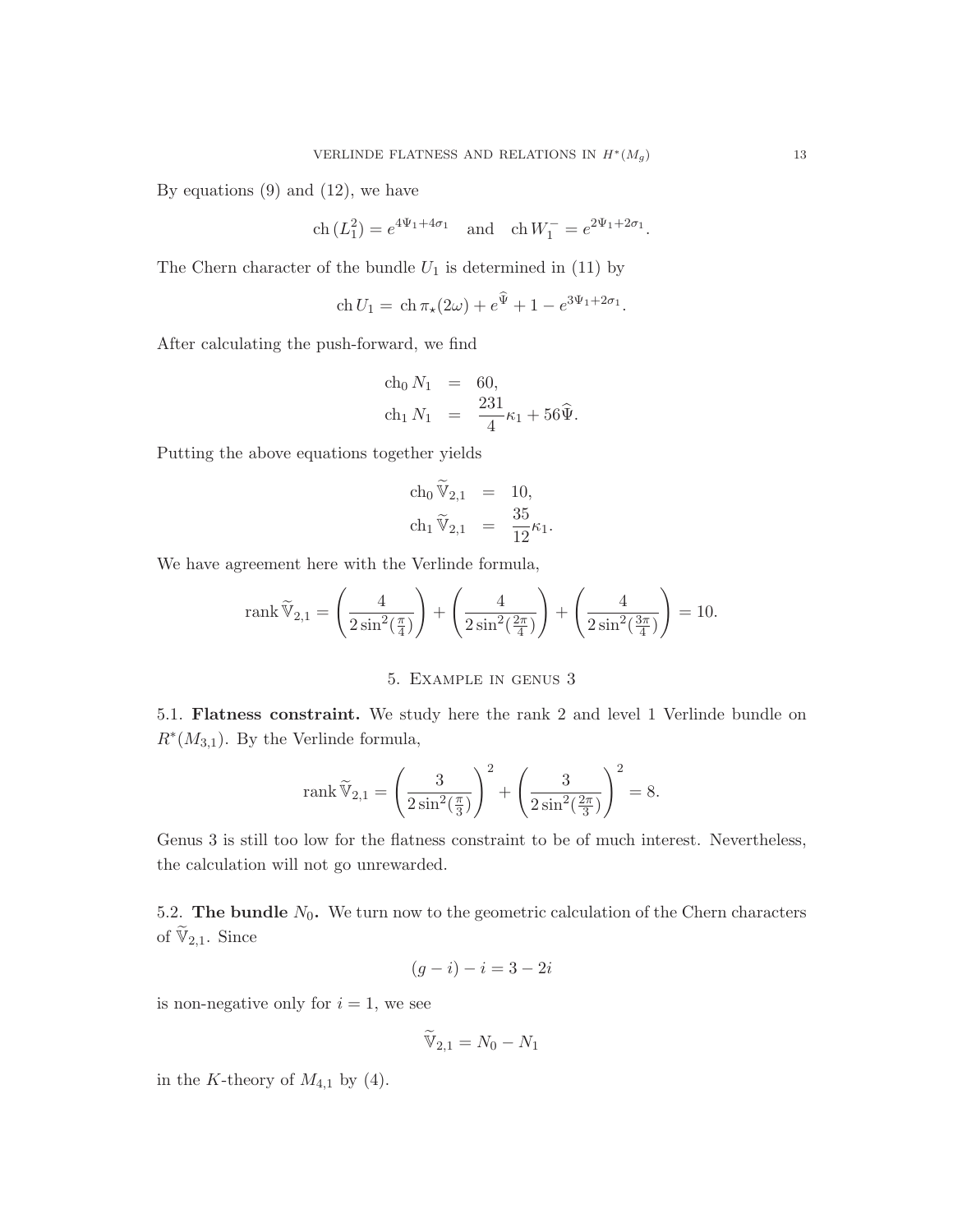In order to calculate the first few Chern characters of  $N_0$ , we use the formulas of Section 2.4 to find the nonvanishing Chern characters of  $V$ ,

$$
\begin{aligned}\n\text{ch}_0 V &= 8, \\
\text{ch}_1 V &= \frac{13}{12} \kappa_1 + \widehat{\Psi}, \\
\text{ch}_2 V &= \frac{1}{2} \widehat{\Psi}^2,\n\end{aligned}
$$

where we have used the well-known vanishing of  $\kappa_2$  in  $R^*(M_3)$  and thus in  $R^*(M_{3,1})$ . We will impose the vanishing of  $R^2(M_3)$  and  $R^3(M_{3,1})$  in all our calculations. Since  $N_0$ is the third symmetric power of  $V$ ,

$$
\begin{array}{rcl}\n\text{ch}_0 N_0 & = & 120, \\
\text{ch}_1 N_0 & = & \frac{195}{4} \kappa_1 + 45 \widehat{\Psi}, \\
\text{ch}_2 N_0 & = & \frac{65}{6} \kappa_1 \widehat{\Psi} + \frac{65}{2} \widehat{\Psi}^2.\n\end{array}
$$

5.3. The object  $N_1$ . Our next task is to calculate the Chern character of  $N_1$ . By formula (13), we see

$$
\begin{array}{rcl} \displaystyle \operatorname{ch} N_1 & = & \displaystyle \epsilon_\star^1 \left( \operatorname{ch} L_1 \cdot \operatorname{ch} \Lambda^1 W_1^- \cdot \operatorname{ch} \operatorname{Sym}^1 U_1 \cdot \frac{-\Psi_1}{1-e^{\Psi_1}} \right) \\ \\ & = & \displaystyle \epsilon_\star^1 \left( \operatorname{ch} L_1 \cdot \operatorname{ch} W_1^- \cdot \operatorname{ch} U_1 \cdot \frac{-\Psi_1}{1-e^{\Psi_1}} \right) \ . \end{array}
$$

By equations  $(9)$  and  $(12)$ , we have

$$
\text{ch}(L_1) = e^{2\Psi_1 + 2\sigma_1}
$$
 and  $\text{ch} W_1^- = e^{2\Psi_1 + 2\sigma_1}$ .

The bundle  $U_1$  is determined as a K-theoretic difference in (11),

$$
\mathrm{ch} U_1 = \mathrm{ch} \, \pi_*(2\omega) + e^{\widehat{\Psi}} + 1 - e^{3\Psi_1 + 2\sigma_1}.
$$

Putting the above equations together yields

ch<sub>0</sub> N<sub>1</sub> = 112,  
\nch<sub>1</sub> N<sub>1</sub> = 
$$
\frac{565}{12} \kappa_1 + 45 \hat{\Psi}
$$
,  
\nch<sub>2</sub> N<sub>1</sub> =  $\frac{151}{12} \kappa_1 \hat{\Psi} + \frac{51}{2} \hat{\Psi}^2$ .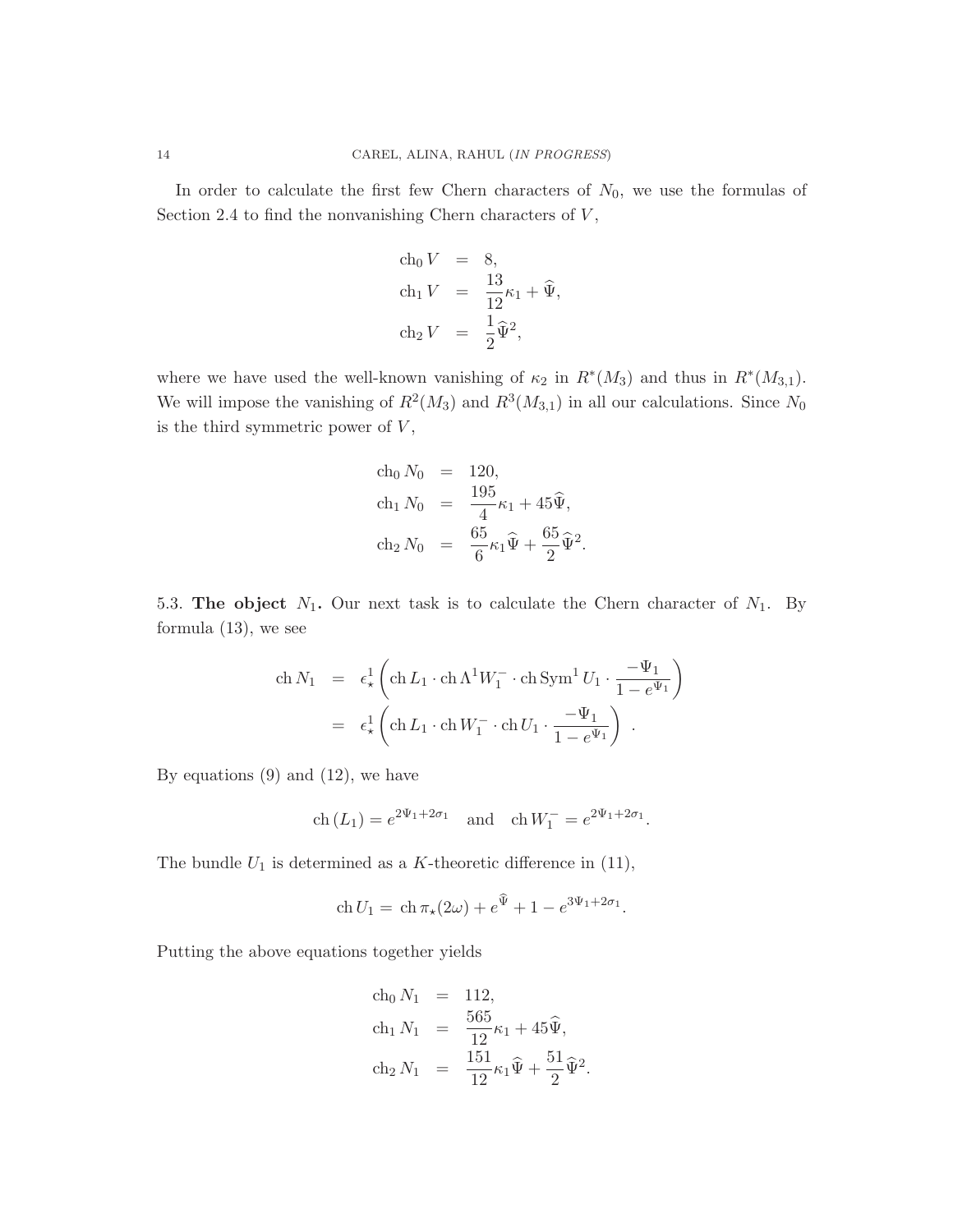5.4. Flatness constraint. We now have enough information to calculate the Chern characters of the Verlinde bundle,

$$
\begin{aligned}\n\text{ch}_0 \,\widetilde{\mathbb{V}}_{2,1} &= 8, \\
\text{ch}_1 \,\widetilde{\mathbb{V}}_{2,1} &= \frac{5}{3}\kappa_1, \\
\text{ch}_2 \,\widetilde{\mathbb{V}}_{2,1} &= -\frac{7}{4}\kappa_1 \widehat{\Psi} + 7\widehat{\Psi}^2\n\end{aligned}
$$

.

The flatness constraint (3) requires

$$
\operatorname{ch}_2 \widetilde{\mathbb{V}}_{2,1} = \frac{1}{16} \operatorname{ch}_1^2 \widetilde{\mathbb{V}}_{2,1} = \frac{25}{144} \kappa_1^2 = 0 \in H^4(M_{3,1}) .
$$

Since  $R^2(M_{3,1}) \cong \mathbb{Q}$ , we can check the vanishing after push-forward to  $M_3$ ,

$$
\iota: M_{3,1} \to M_3.
$$

We easily calculate

$$
\iota_*(\mathrm{ch}_2 \widetilde{\mathbb{V}}_{2,1}) = -7\kappa_1 + 7\kappa_1 = 0 \in R^1(M_3) .
$$

#### 6. Example in genus 4

6.1. Flatness constraint. We compute here the Chern character of the Verlinde bundle  $\widetilde{\mathbb{V}}_{2,1}$  on  $R^*(M_{4,1})$ . By the Verlinde formula,

rank 
$$
\widetilde{\mathbb{V}}_{2,1} = \left(\frac{3}{2\sin^2(\frac{\pi}{3})}\right)^3 + \left(\frac{3}{2\sin^2(\frac{2\pi}{3})}\right)^3 = 16.
$$

The flattness constraint (3) takes the following form:

(18) 
$$
\operatorname{ch} \widetilde{\mathbb{V}}_{2,1} = 16 \exp \left( \frac{\operatorname{ch}_1(\widetilde{\mathbb{V}}_{2,1})}{16} \right)
$$

$$
= 16 + \operatorname{ch}_1(\widetilde{\mathbb{V}}_{2,1}) + \frac{1}{32} \operatorname{ch}_1(\widetilde{\mathbb{V}}_{2,1})^2 + \frac{1}{1536} \operatorname{ch}_1(\widetilde{\mathbb{V}}_{2,1})^3 + \dots
$$

6.2. The bundle  $N_0$ . We now consider the geometric calculation of the Chern characters of  $\widetilde{\mathbb{V}}_{2,1}$ . Since

$$
(g-i) - i = 4 - 2i
$$

is non-negative only for  $i = 1$  and 2, we see

$$
V_{2,1} = N_0 - N_1 + N_2
$$

in the K-theory of  $M_{4,1}$  by (4).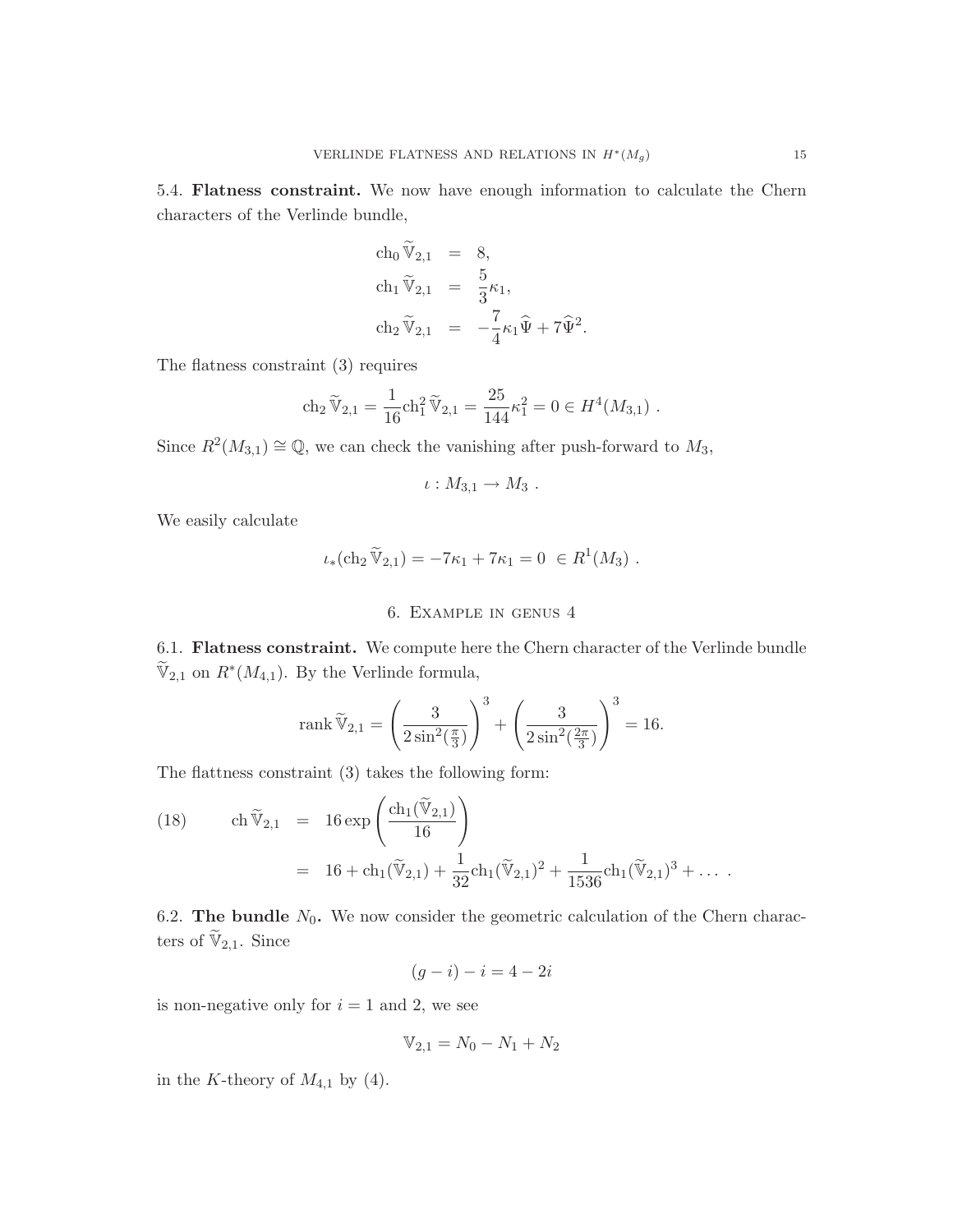In order to calculate the first few Chern characters of  $N_0$ , we use the formulas of Section 2.4 to find the nonvanishing Chern characters of  $V$ ,

$$
\begin{aligned}\n\text{ch}_0 V &= 11, \\
\text{ch}_1 V &= \frac{13}{12} \kappa_1 + \widehat{\Psi}, \\
\text{ch}_2 V &= \frac{1}{2} \kappa_2 + \frac{1}{2} \widehat{\Psi}^2, \\
\text{ch}_3 V &= \frac{1}{6} \widehat{\Psi}^3,\n\end{aligned}
$$

where we have used the well-known vanishing of  $\kappa_3$  in  $R^*(M_4)$  and thus in  $R^*(M_{4,1})$ . We will impose the vanishing of  $R^3(M_4)$  and  $R^4(M_{4,1})$  in all our calculations. Since  $N_0$ is the fourth symmetric power of  $V$ ,

$$
\begin{array}{rcl}\n\text{ch}_0 N_0 & = & 1001, \\
\text{ch}_1 N_0 & = & \frac{1183}{3} \kappa_1 + 364 \hat{\Psi}, \\
\text{ch}_2 N_0 & = & \frac{455}{2} \kappa_2 + \frac{15379}{288} \kappa_1^2 + \frac{1183}{12} \kappa_1 \hat{\Psi} + 273 \hat{\Psi}^2, \\
\text{ch}_3 N_0 & = & \frac{105}{2} \kappa_2 \hat{\Psi} + \frac{1183}{144} \kappa_1^2 \hat{\Psi} + \frac{1547}{24} \kappa_1 \hat{\Psi}^2 + \frac{497}{3} \hat{\Psi}^3\n\end{array}
$$

6.3. On Sym and  $\Lambda$ . Suppose C is a bundle written in K-theory as a virtual difference

.

$$
C = A - B
$$

of two bundles. We can calculate the Chern character of  $\text{Sym}^*C$  and  $\Lambda^*C$  in terms of the Chern characters of  $A$  and  $B$ . For example, we have in  $K$ -theory

$$
Sym2 A = Sym2 C + Sym2 B + C \otimes B.
$$

After rewriting, we find

$$
Sym2C = Sym2A - Sym2B - A \otimes B + B \otimes B
$$

which easily leads to the desired Chern character formulas. Similarly,

$$
\Lambda^2 C = \Lambda^2 A - \Lambda^2 B - A \otimes B + B \otimes B.
$$

Formulas for the higher symmetric and wedge products are obtain in the same manner.

Since the bundles  $W_i$ ,  $W_i^+$ , and  $U_i$  have been determined in K-theory in Section 2.4 as virtual differences, we will require such formulas in the computations below.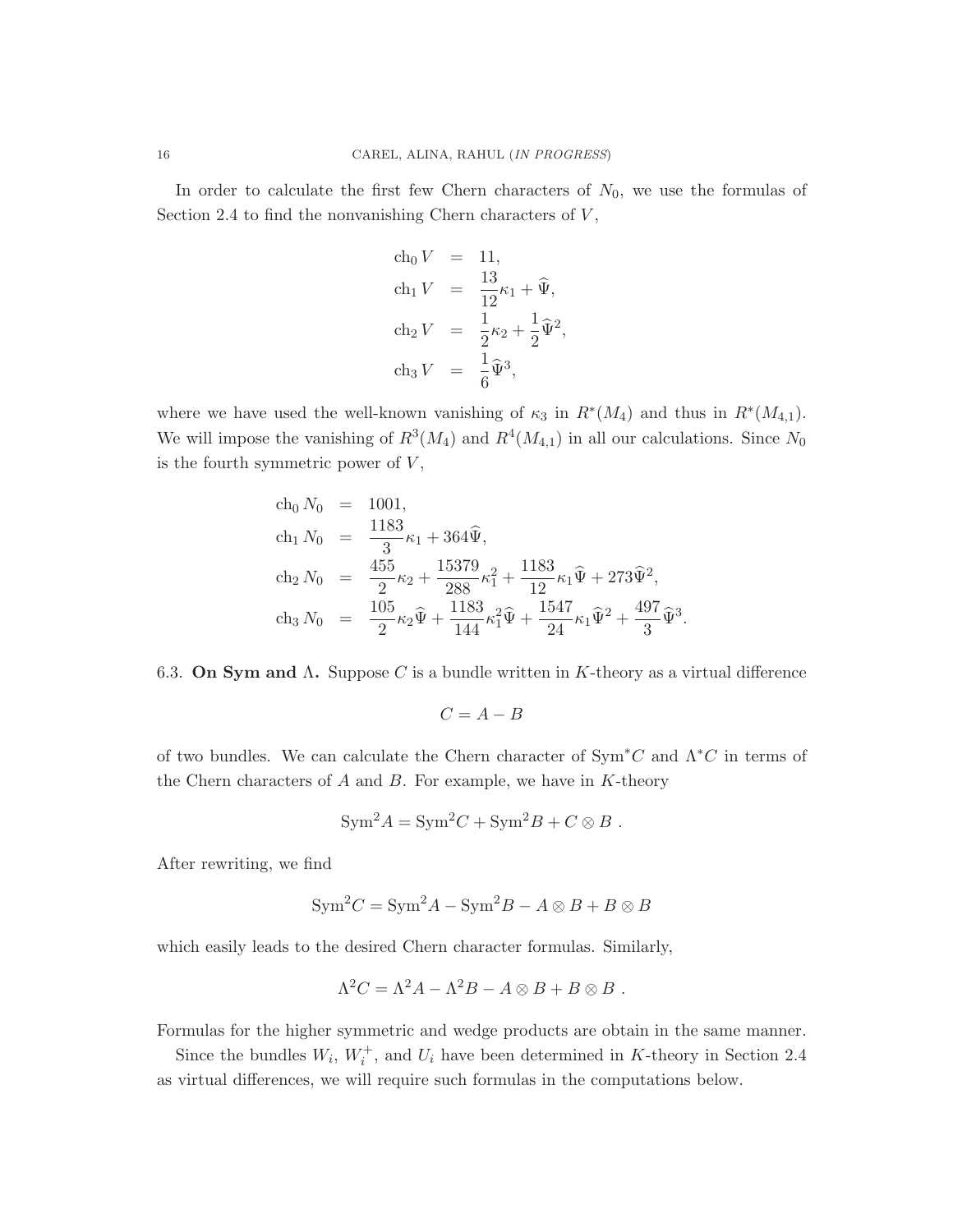6.4. The object  $N_1$ . Our next task is to calculate the Chern character of  $N_1$ . By formula (13), we see

$$
\operatorname{ch} N_1 = \epsilon_\star^1 \left( \operatorname{ch} L_1 \cdot \operatorname{ch} W_1^- \cdot \operatorname{ch} \operatorname{Sym}^2 U_1 \cdot \frac{-\Psi_1}{1 - e^{\Psi_1}} \right).
$$

By equations  $(9)$  and  $(12)$ , we have

ch  $(L_1) = e^{2\Psi_1 + 2\sigma_1}$  and  $\operatorname{ch} W_1^- = e^{2\Psi_1 + 2\sigma_1}$ .

The bundle  $U_1$  is determined as a K-theoretic difference in (11),

$$
\operatorname{ch} U_1 = \operatorname{ch} \pi_*(2\omega) + e^{\widehat{\Psi}} + 1 - e^{3\Psi_1 + 2\sigma_1}.
$$

We can write  $U_1 = A - B$  where A is rank 11, B is rank 1, and

$$
\text{ch}\,A = \text{ch}\,\pi_*(2\omega) + e^{\hat{\Psi}} + 1, \quad \text{ch}\,B = e^{3\Psi_1 + 2\sigma_1}.
$$

More explicitly, the Chern characters of  $A$  are

ch<sub>0</sub> A = 11,  
\nch<sub>1</sub> A = 
$$
\frac{13}{12} \kappa_1 + \hat{\Psi}
$$
,  
\nch<sub>2</sub> A =  $\frac{1}{2} \kappa_2 + \frac{1}{2} \hat{\Psi}^2$ ,  
\nch<sub>3</sub> A =  $\frac{1}{6} \hat{\Psi}^3$ ,

with higher Chern characters vanishing in  $R^*(M_{4,1})$  and thus in  $R^*(\mathcal{C}^1)$ . We find

ch<sub>0</sub> Sym<sup>2</sup> A = 66,  
\nch<sub>1</sub> Sym<sup>2</sup> A = 13
$$
\kappa_1
$$
 + 12 $\hat{\Psi}$ ,  
\nch<sub>2</sub> Sym<sup>2</sup> A =  $\frac{13}{2}$  $\kappa_2$  +  $\frac{169}{288}$  $\kappa_1^2$  +  $\frac{13}{12}$  $\kappa_1 \hat{\Psi}$  + 7 $\hat{\Psi}^2$ ,  
\nch<sub>3</sub> Sym<sup>2</sup> A =  $\frac{1}{2}$  $\kappa_2 \hat{\Psi}$  +  $\frac{13}{24}$  $\kappa_1 \hat{\Psi}^2$  + 3 $\hat{\Psi}^3$ .

By the discussion in Section 6.3,

$$
\operatorname{ch} \operatorname{Sym}^2 U_1 = \operatorname{ch} \operatorname{Sym}^2 A - \operatorname{ch} A \cdot \operatorname{ch} B.
$$

Putting the above equations together yields

ch<sub>0</sub> N<sub>1</sub> = 1155,  
\nch<sub>1</sub> N<sub>1</sub> = 
$$
\frac{2675}{6} \kappa_1 + 420 \hat{\Psi}
$$
,  
\nch<sub>2</sub> N<sub>1</sub> =  $\frac{203}{2} \kappa_2 + \frac{20423}{288} \kappa_1^2 + \frac{537}{4} \kappa_1 \hat{\Psi} + 165 \hat{\Psi}^2$ ,  
\nch<sub>3</sub> N<sub>1</sub> =  $\frac{159}{2} \kappa_2 \hat{\Psi} + \frac{91}{9} \kappa_1^2 \hat{\Psi} + \frac{2251}{24} \kappa_1 \hat{\Psi}^2 - 275 \hat{\Psi}^3$ .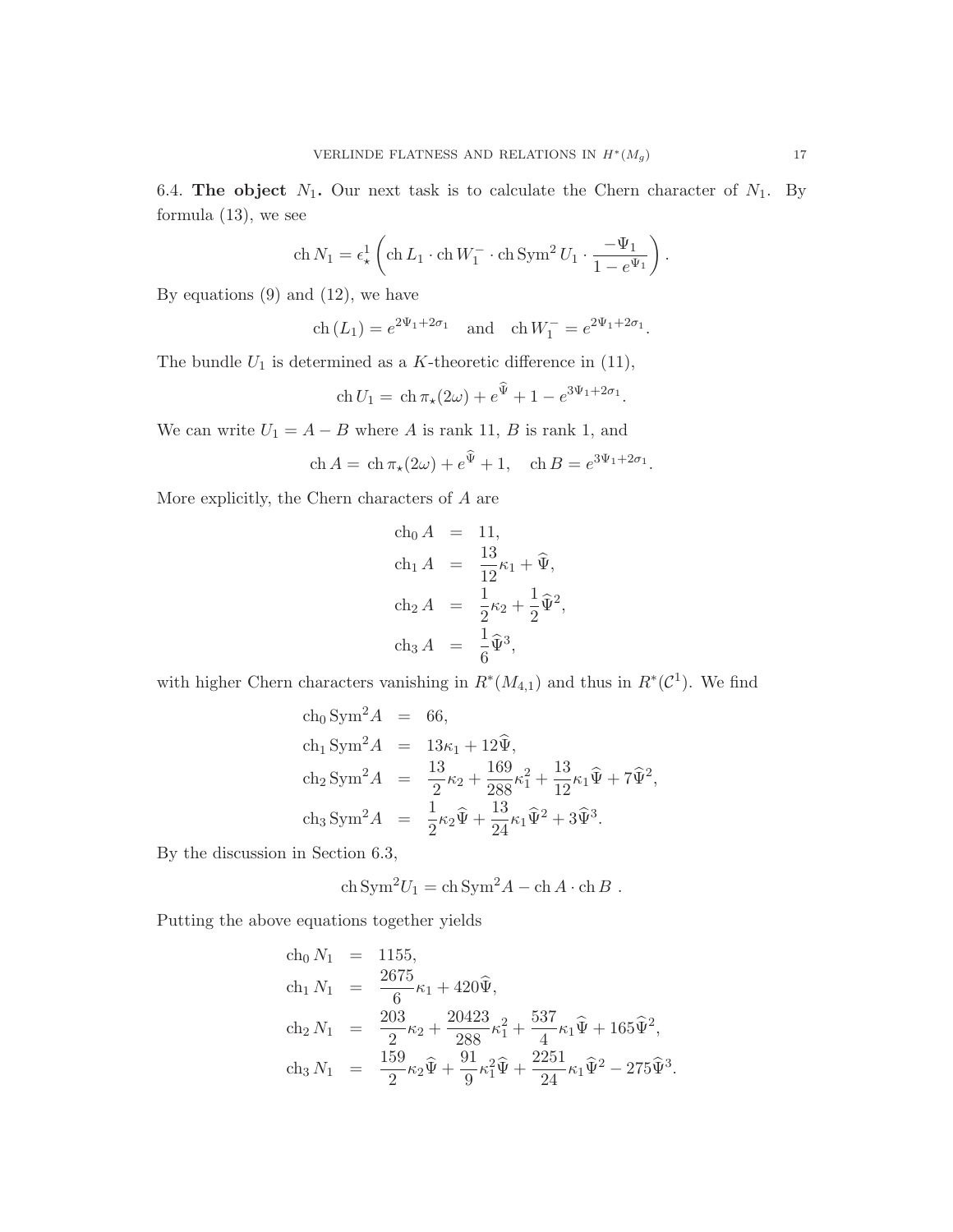6.5. The object  $N_2$ . In order to calculate the Chern character of  $N_2$ , we use the equation

$$
\begin{array}{rcl}\n\text{ch}\,N_2 &=& \frac{1}{2}\epsilon_\star^2 \left(\text{ch}\,L_2 \cdot \text{ch}\, \Lambda^2 W_2^- \cdot \text{ch}\, \text{Sym}^0 \, U_2 \cdot \frac{-\Psi_1}{1 - e^{\Psi_1}} \cdot \frac{\Delta - \Psi_2}{1 - e^{-\Delta + \Psi_2}}\right) \\
&=& \frac{1}{2}\epsilon_\star^2 \left(\text{ch}\,L_2 \cdot \text{ch}\, \text{det}\, W_2^- \cdot \frac{-\Psi_1}{1 - e^{\Psi_1}} \cdot \frac{\Delta - \Psi_2}{1 - e^{-\Delta + \Psi_2}}\right).\n\end{array}
$$

By equations  $(9)$  and  $(12)$ , we have

ch 
$$
(L_2)
$$
 =  $e^{-2\Delta + 2\Psi_1 + 2\Psi_2 + 2\sigma_1 + 2\sigma_2}$ ,  
ch det  $W_2^-$  =  $e^{-3\Delta + 2\Psi_1 + 2\Psi_2 + 2\sigma_1 + 2\sigma_2}$ .

Putting the above equations together yields

ch<sub>0</sub> 
$$
N_2
$$
 = 170,  
\nch<sub>1</sub>  $N_2$  =  $\frac{329}{6} \kappa_1 + 56 \hat{\Psi}$ ,  
\nch<sub>2</sub>  $N_2$  =  $-\frac{267}{2} \kappa_2 + \frac{5329}{144} \kappa_1^2 + \frac{73}{2} \kappa_1 \hat{\Psi} - 113 \hat{\Psi}^2$ ,  
\nch<sub>3</sub>  $N_2$  =  $42 \kappa_2 \hat{\Psi} + \frac{511}{12} \kappa_1 \hat{\Psi}^2 - \frac{1652}{3} \hat{\Psi}^3$ .

6.6. Chern characters. We now have enough information to calculate the Chern characters of the Verlinde bundle,

$$
\begin{array}{rcl}\n\ch_0 \widetilde{\mathbb{V}}_{2,1} & = & 16, \\
\ch_1 \widetilde{\mathbb{V}}_{2,1} & = & \frac{10}{3} \kappa_1, \\
\ch_2 \widetilde{\mathbb{V}}_{2,1} & = & -\frac{15}{2} \kappa_2 + \frac{95}{96} \kappa_1^2 + \frac{5}{6} \kappa_1 \widehat{\Psi} - 5 \widehat{\Psi}^2, \\
\ch_3 \widetilde{\mathbb{V}}_{2,1} & = & 15 \kappa_2 \widehat{\Psi} - \frac{91}{48} \kappa_1^2 \widehat{\Psi} + \frac{53}{4} \kappa_1 \widehat{\Psi}^2 - 110 \widehat{\Psi}^3.\n\end{array}
$$

The flatness relation occuring in degree 2 is

$$
\operatorname{ch}_2 \widetilde{\mathbb{V}}_{2,1} - \frac{1}{32} \operatorname{ch}_1^2 \widetilde{\mathbb{V}}_{2,1} = 0 \in H^4(M_{4,1}).
$$

After expanding the left side, we find the relation

$$
-\frac{15}{2}\kappa_2 + \frac{185}{288}\kappa_1^2 + \frac{5}{6}\kappa_1\hat{\Psi} - 5\hat{\Psi}^2 = 0 \in H^4(M_{4,1})
$$

which can be checked to hold. The flatness relation in degree 3 is

$$
\operatorname{ch}_3 \widetilde{\mathbb{V}}_{2,1} = \frac{1}{1536} \operatorname{ch}_1^2 \widetilde{\mathbb{V}}_{2,1} = \frac{25}{3456} \kappa_1^3 = 0 \in H^6(M_{4,1})
$$

which is also true.